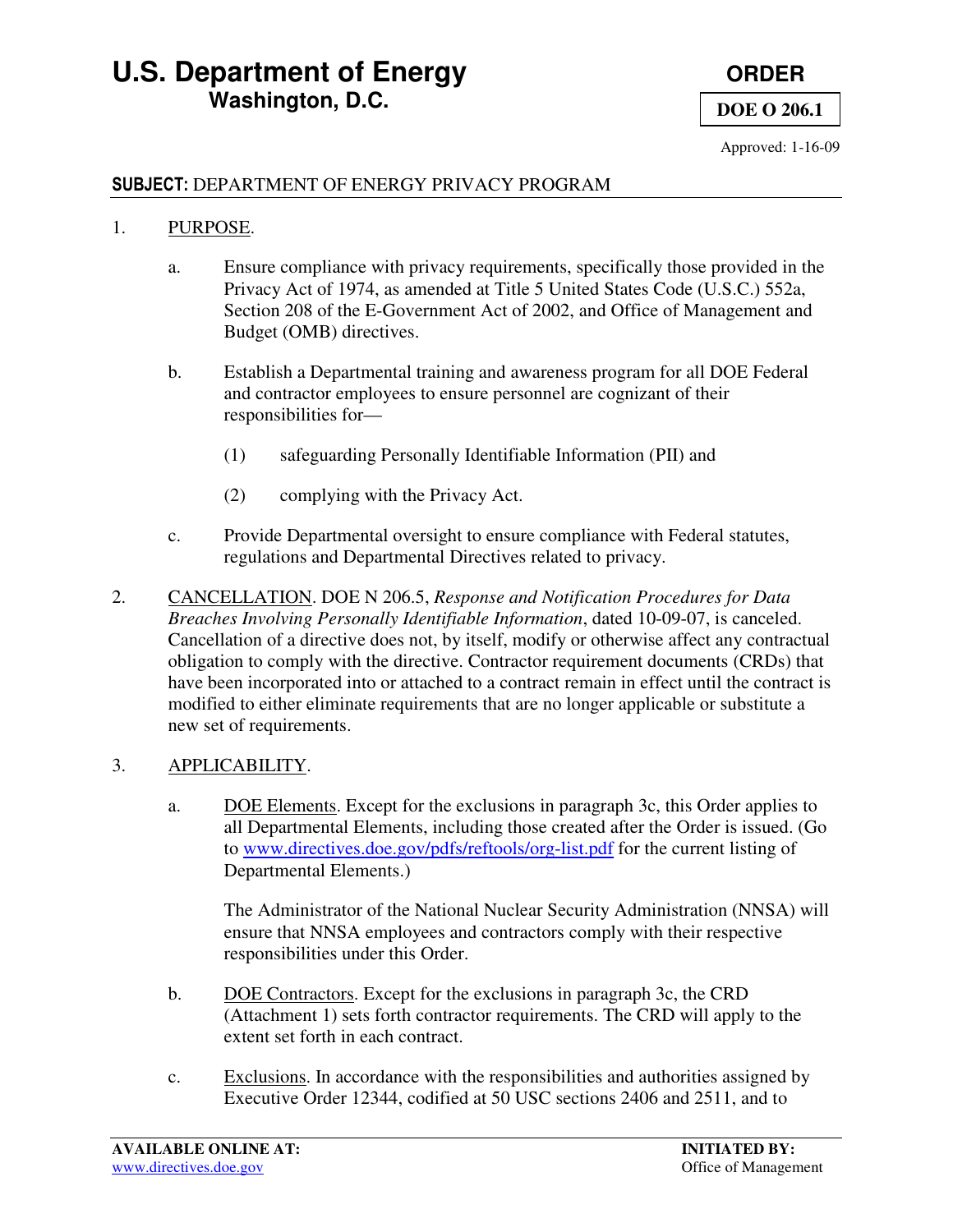ensure consistency throughout the joint Navy/DOE Naval Nuclear Propulsion Program, the Deputy Administrator for Naval Reactors (Director) will implement and oversee requirements and practices pertaining to this Directive for activities under the Director's cognizance, as deemed appropriate.

- 4. REQUIREMENTS. The following privacy requirements apply to all Departmental Elements.
	- a. Safeguarding Personally Identifiable Information (PII).
		- (1) OMB has defined PII as any information collected or maintained by the Department about an individual, including but not limited to, education, financial transactions, medical history and criminal or employment history, and information that can be used to distinguish or trace an individual's identity, such as his/her name, Social Security number, date and place of birth, mother's maiden name, biometric data, and including any other personal information that is linked or linkable to a specific individual.
		- (2) Employees are required to prevent the unauthorized breach of PII.
		- (3) Upon a finding of a suspected or confirmed data breach involving PII in printed or electronic form, DOE employees must immediately report the incident to the DOE-Cyber Incident Response Capability (DOE-CIRC) at 866-941-2472 (doecirc@doecirc.energy.gov) and through their Departmental Element in accordance with existing cyber incident reporting processes, which have been established in Senior DOE Management Program Cyber Security Plans (PCSPs) as defined in DOE O 205.1A, *Department of Energy Cyber Security Management*.
		- (4) Types of breaches that must be reported include, but are not limited to the following:
			- (a) loss of control of DOE employee information consisting of names and Social Security numbers,
			- (b) loss of control of Department credit card holder information,
			- (c) loss of control of PII pertaining to the public,
			- (d) loss of control of security information (e.g., logons, passwords, etc.),
			- (e) incorrect delivery of PII,
			- (f) theft of PII, and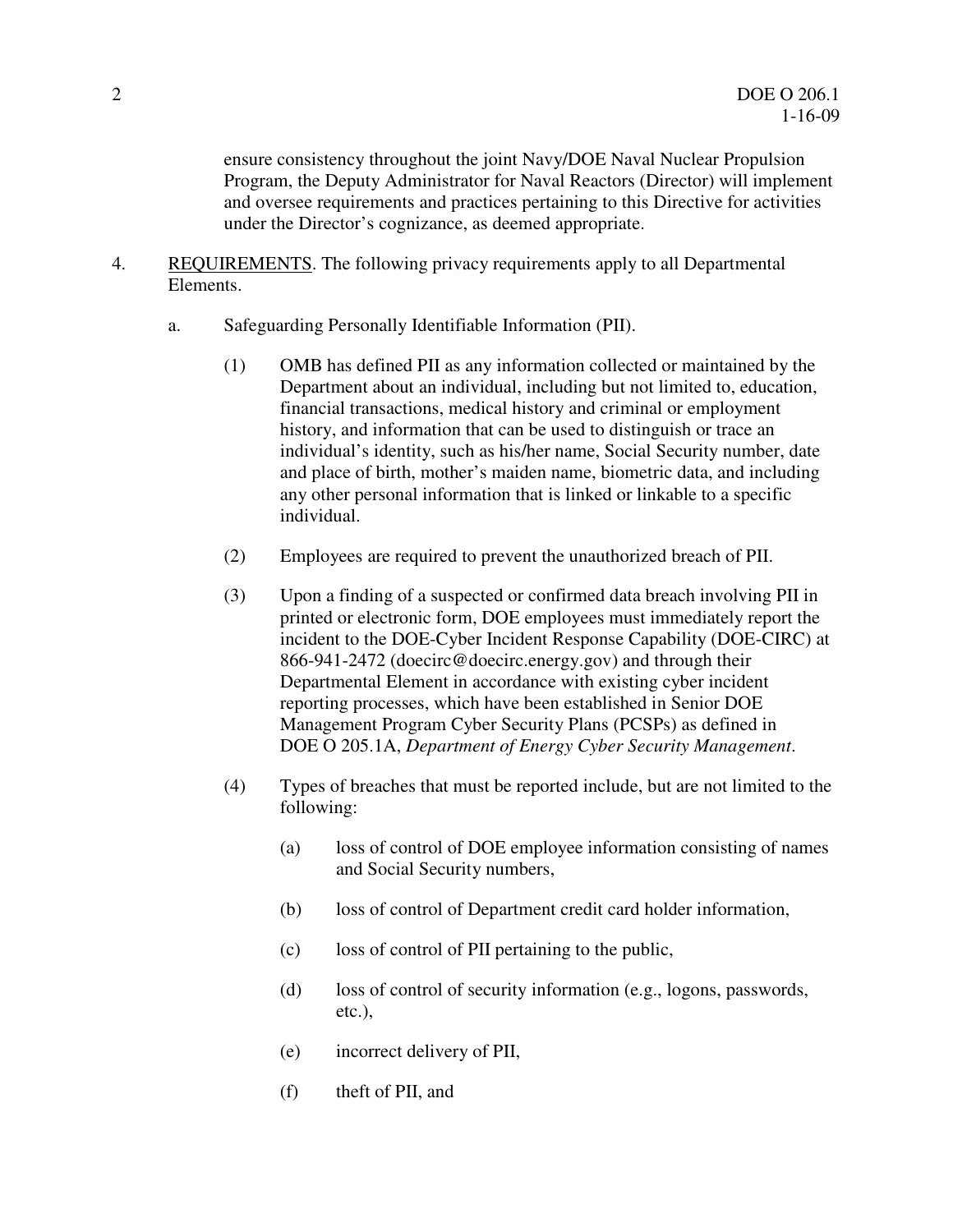- (g) unauthorized access to PII stored on Department-operated web sites.
- (5) Within one hour of receiving the report of an incident involving a breach of PII, the Office of the Chief Information Officer (OCIO) will report the incident to the United States Computer Emergency Response Team (US-CERT) in accordance with OMB directives. The OCIO will ensure the Chief Privacy Officer (CPO) is notified of all incidents involving the breach of PII within one hour of receiving notification.
- (6) PII, regardless of whether it is in paper or electronic form, must be protected from unauthorized access or disclosure throughout its lifecycle.
- (7) DOE employees shall limit the use of PII to only that information which is specifically needed to carry out their duties.
- b. The Privacy Act.
	- (1) The Privacy Act governs a Federal agency's ability to maintain, collect, use, or disseminate a record about an individual.
	- (2) Any grouping of information about an individual that is maintained by an agency, including, but not limited to, his or her education, financial transactions, medical history, and criminal or employment history and that contains his or her name or an identifying number, symbol, or other identifying particular assigned to the individual, such as a finger or voice print or a photograph is considered a record for the purposes of the Privacy Act.
	- (3) The Privacy Act allows an agency to maintain information about an individual that is relevant and necessary to the purpose of the agency as required by statute or by Executive Order of the President.
	- (4) Information collected under the Privacy Act must be stored in a Privacy Act System of Records (SOR).
	- (5) A SOR has the following two key distinctions:
		- (a) an indexing or retrieval capability built into the system and
		- (b) the Department retrieves records about individuals by reference to a personal identifier, such as the individual's name or Social Security number.
	- (6) The Privacy Act requires agencies to publish a System of Records Notice (SORN) in the Federal Register and report to Congress when a new SOR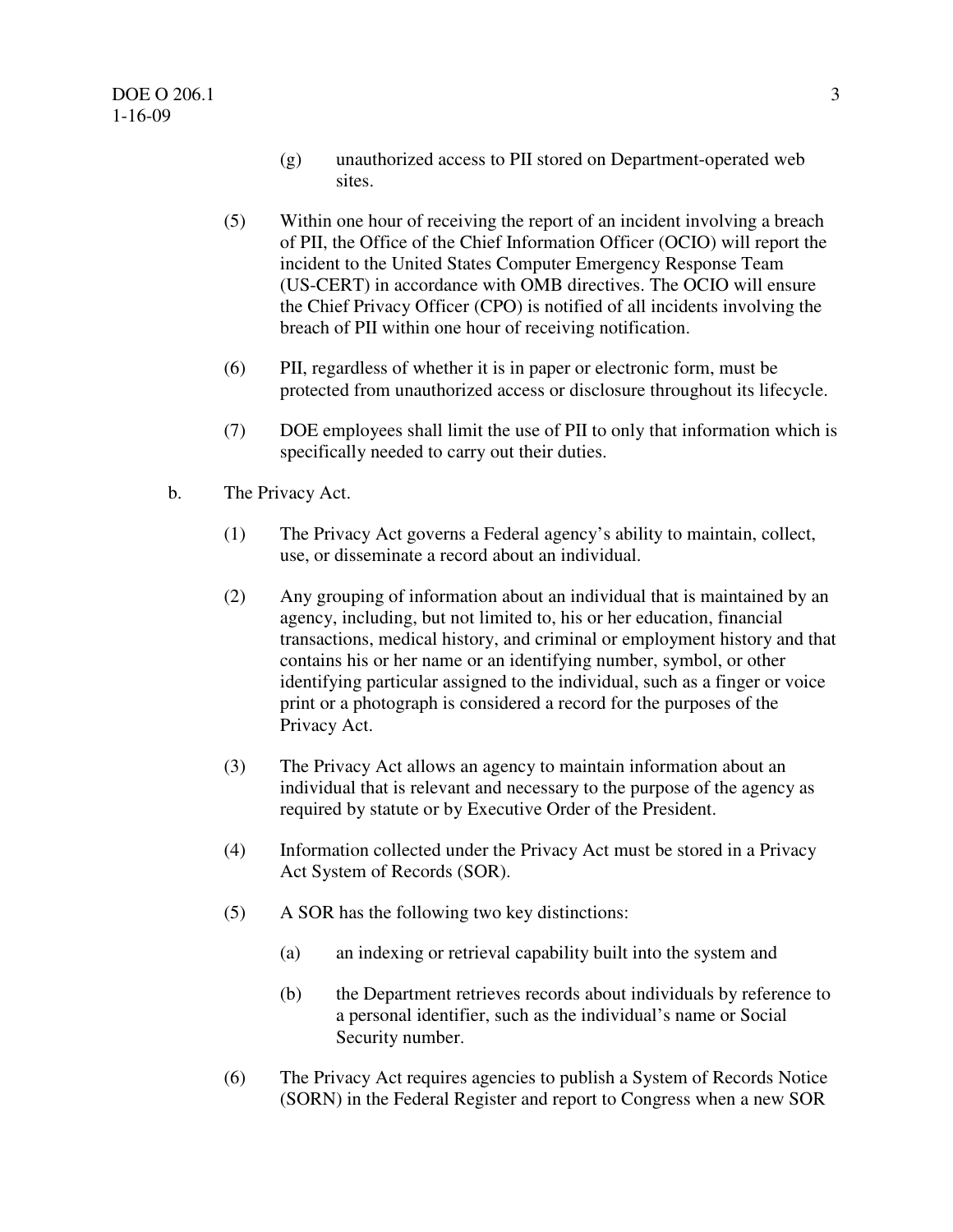is proposed or significant changes are made to a previously established system.

- (7) Each SORN must contain the following information:
	- (a) name and location of the system;
	- (b) categories of individuals on whom records are maintained in the system;
	- (c) categories of records maintained in the system;
	- (d) each routine use of the records contained in the system, including the categories of users and the purpose of such use;
	- (e) policies and practices of the agency regarding storage, retrievability, access controls, retention, and disposal of the records;
	- (f) title and business address of the agency official who is responsible for SOR;
	- (g) agency procedures whereby an individual can be notified at the individual's request if the SOR contains a record pertaining to the individual; and
	- (h) agency procedures whereby an individual can be notified at the individual's request how he/she can gain access to any record pertaining to him/her contained in the SOR, and how he/she can contest its content; and categories of sources of records in the system.
- (8) Under the Privacy Act, with limited exceptions, no agency or person shall disclose any record which is contained in a system of records by any means of communication to any person, or to another agency, except pursuant to a written request by, or with the prior written consent of, the individual to whom the record pertains.
- (9) For each SOR, DOE must not permit information collected about an individual for one purpose to be used for another purpose without giving notice to or getting the consent of the subject of the record and unless the record is being used subject to a routine use.
- (10) Non-compliance with the Privacy Act carries **criminal and civil** penalties. An employee may be liable if he or she knowingly and willfully—
	- (a) obtains or requests records under false pretenses,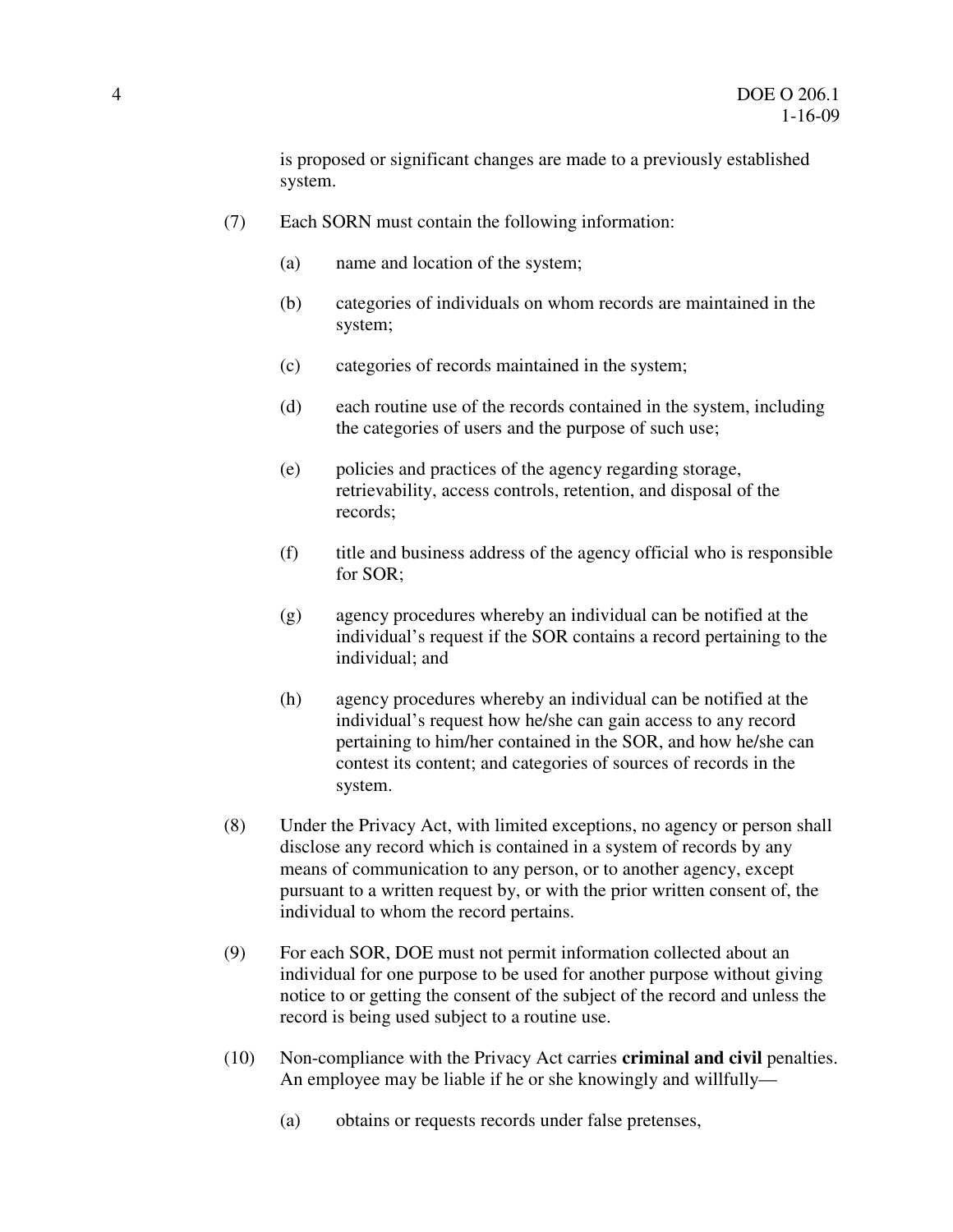- (b) discloses privacy data to any person not entitled to access, or
- (c) maintains a "system of records" without meeting Federal Register notice requirements.
- c. Recognizing differences between PII and the Privacy Act and the different obligations created by both authorities. Most personal information about an individual will fall under both the Privacy Act and OMB directives governing the safeguarding of PII. However, employees must be cognizant that these are two separate authorities that impose different responsibilities on federal and contractor employees for safeguarding information. PII that is in a SOR is subject to the restrictions and penalties of the Privacy Act.
- d. DOE employees must receive yearly training on privacy and data protection policies.
- e. Privacy Impact Assessment. All unclassified information systems shall have a Privacy Impact Assessment (PIA) approved by the Senior Agency Official for Privacy (SAOP) or designated official. PIAs must be reviewed and updated at least annually (see Appendix A).
- f. Collection and use of Social Security numbers. Collection and use of Social Security numbers not required by statute, regulation or an intended Departmental purpose shall be eliminated, in practice and in form, from DOE information systems and programs, whether in electronic or paper media.
- g. Senior DOE Management, as defined in DOE O 205.1A, *Department of Energy Cyber Security Management*, dated 12-4-06, may add to these requirements for their own organizations, based on assessment of risk, so long as any additional direction is consistent with these requirements.

#### 5. RESPONSIBILITIES.

- a. Senior Agency Official for Privacy. Oversees, coordinates, and facilitates the Department's compliance with authorities governing privacy protection.
- b. Director, Office of Information Resources. Appoints the Chief Privacy Officer.
- c. Chief Privacy Officer.
	- (1) Manages the Department's Privacy Program.
	- (2) Reviews Department's PIAs.
	- (3) Advises and provides subject matter expertise to the Director, Office of Information Resources in the promulgation of guidance on privacy.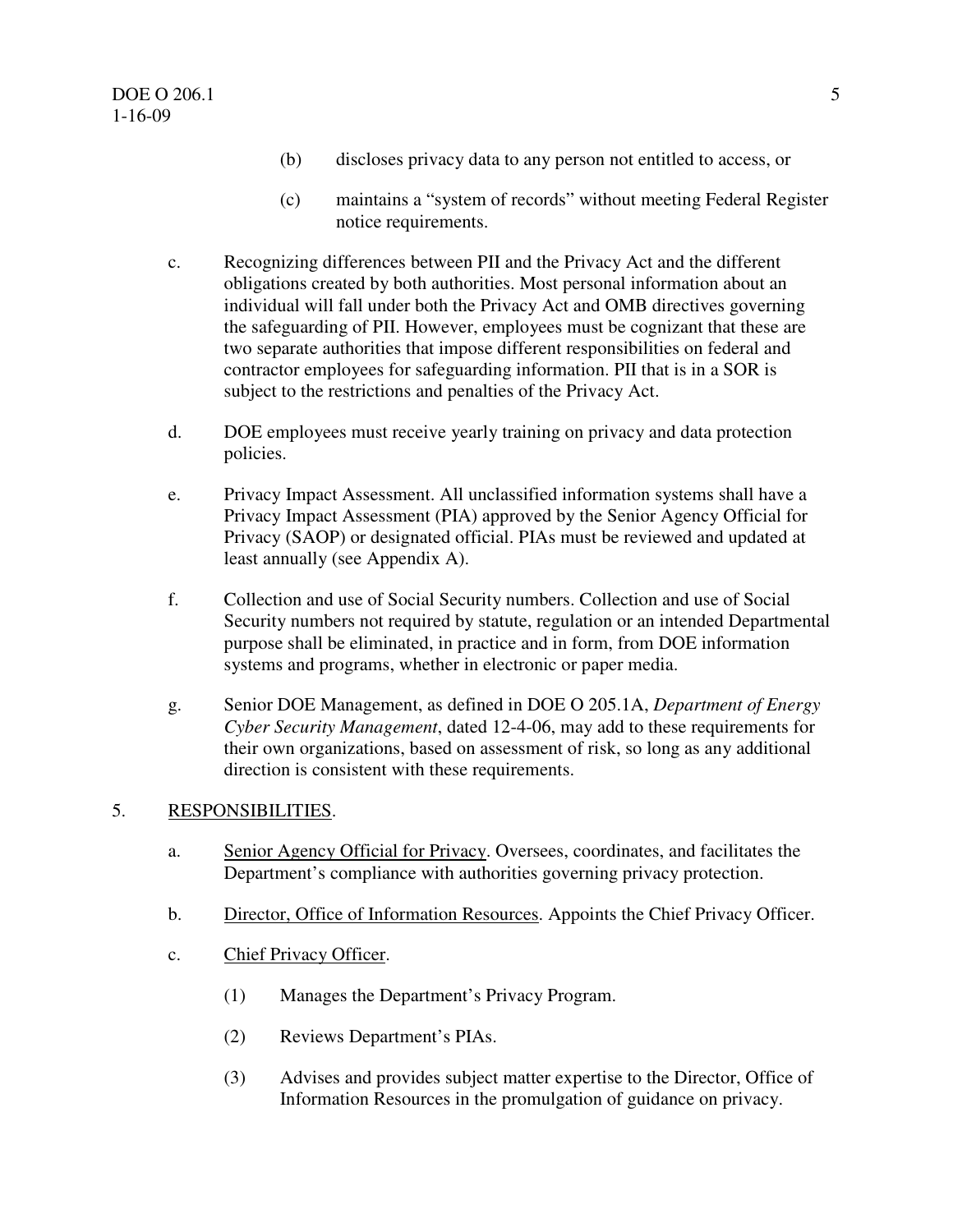- (4) Coordinates with the Chief Information Officer (CIO); the Chief Health, Safety and Security Officer; General Counsel (GC); and Heads of Departmental Elements to ensure compliance with the requirements of this Order.
- d. Secretarial Officers/Heads of Departmental Elements.
	- (1) Have responsibility and accountability for ensuring the Departmental Elements' implementation of privacy protections in accordance with Federal laws, regulations, Departmental policies and Directives.
	- (2) Ensure completion of Privacy Impact Assessments (PIAs) of all unclassified information systems within their purview, including systems that only collect or maintain information about DOE employees and DOE contractors, in accordance with the requirements of this Order and all appendices.
	- (3) At a minimum, Departmental Elements must implement the following safeguards:
		- (a) Implement Cyber Security Controls outlined in DOE Directives and Office of the Chief Information Officer (OCIO) guidance for the protection of PII.
		- (b) Ensure all individuals with authorized access to PII and their supervisors sign at least annually a document clearly describing their responsibilities.
		- (c) Ensure personnel minimize the collection of PII to only that which is required to conduct business operations necessary for the proper performance of a documented DOE function.
		- (d) Identify systems that process PII and ensure access is limited to only those individuals whose work requires access.
		- (e) Use sealable, opaque envelopes for mailing PII. Mark envelope to the person's attention.
	- (4) Post privacy policy statements on DOE websites in accordance with Federal law, regulations, and OMB directives.
	- (5) Appoint site Privacy Act Officers or points of contact for their Departmental Elements.
	- (6) Implement their Elements' plans to eliminate the unnecessary collection and use of Social Security numbers.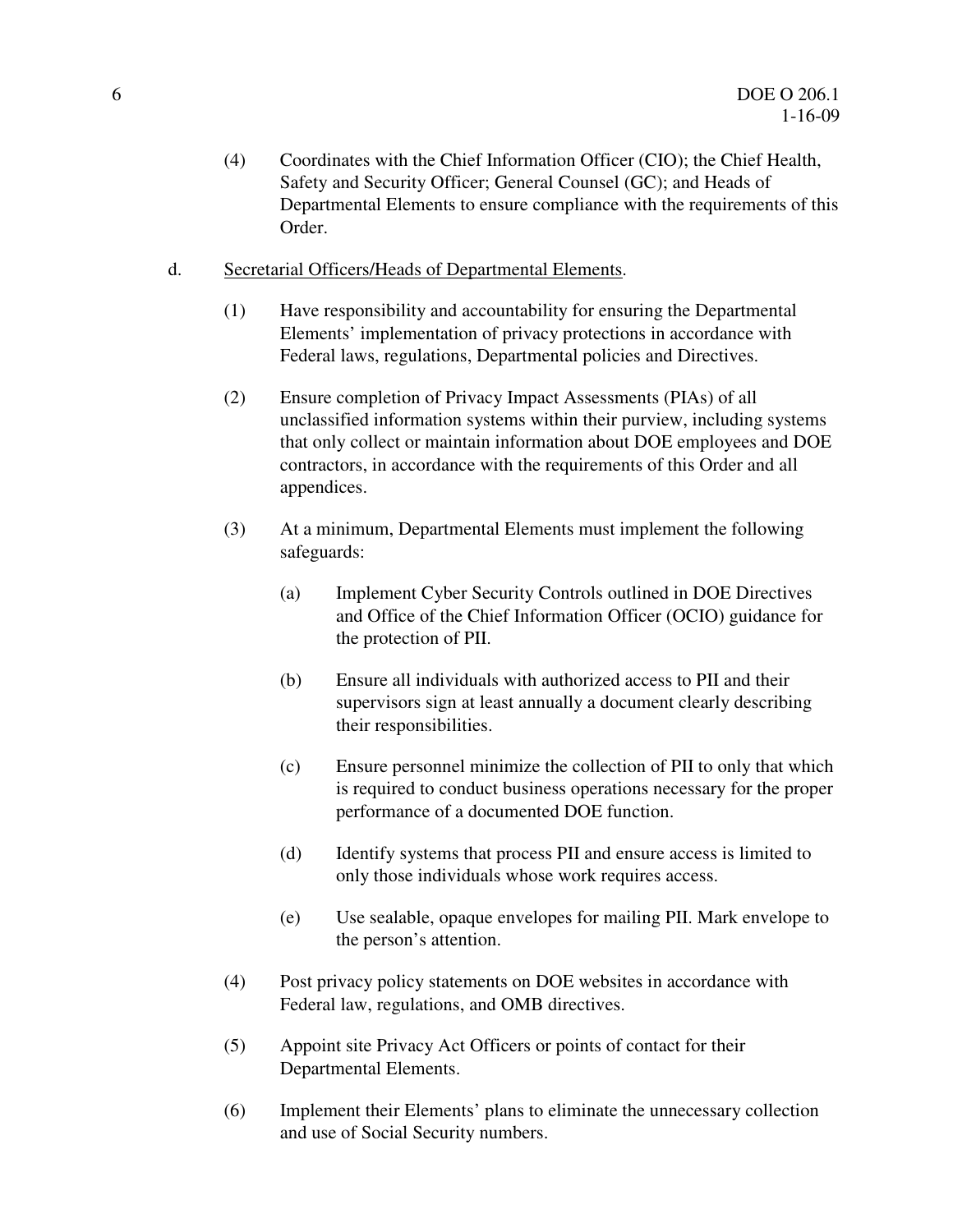#### e. Chief Information Officer.

- (1) Advises and provides cyber security and information technology subject matter expertise to the CPO to identify ways in which the Department can safeguard privacy information.
- (2) Provides current threat information regarding the compromise of PII and information systems containing PII.
- (3) Reports incidents involving breaches of PII to the United States Computer Emergency Response Team (US-CERT) in accordance with OMB directives and ensures the CPO is notified of all incidents involving the breach of PII within one hour of receiving notification.

#### f. Privacy Incident Response Team (PIRT).

- (1) Convened by the SAOP.
- (2) Responds to major incidents involving the breach of PII as determined by the SAOP.
- (3) Conducts assessments of incidents involving breaches of privacy data, including evaluating the scope, degree of compromise, impact and risks resulting from the breach.
- (4) Coordinates with the SAOP for internal and external agency notification including law enforcement.

#### g. Privacy Act Officers.

- (1) Advocate and promote Privacy program activities within their Departmental Elements.
- (2) Advise and provide Privacy Act subject matter expertise to their Departmental Elements, specifically with regard to conducting PIAs and completing the SORN process.
- (3) Facilitate compliance reporting for their Departmental Elements.
- (4) Manage the process for resolving privacy complaints for their Departmental Elements, including—
	- (a) documentation of factual circumstances surrounding unresolved complaints and
	- (b) notifying the CPO of unresolved written complaints.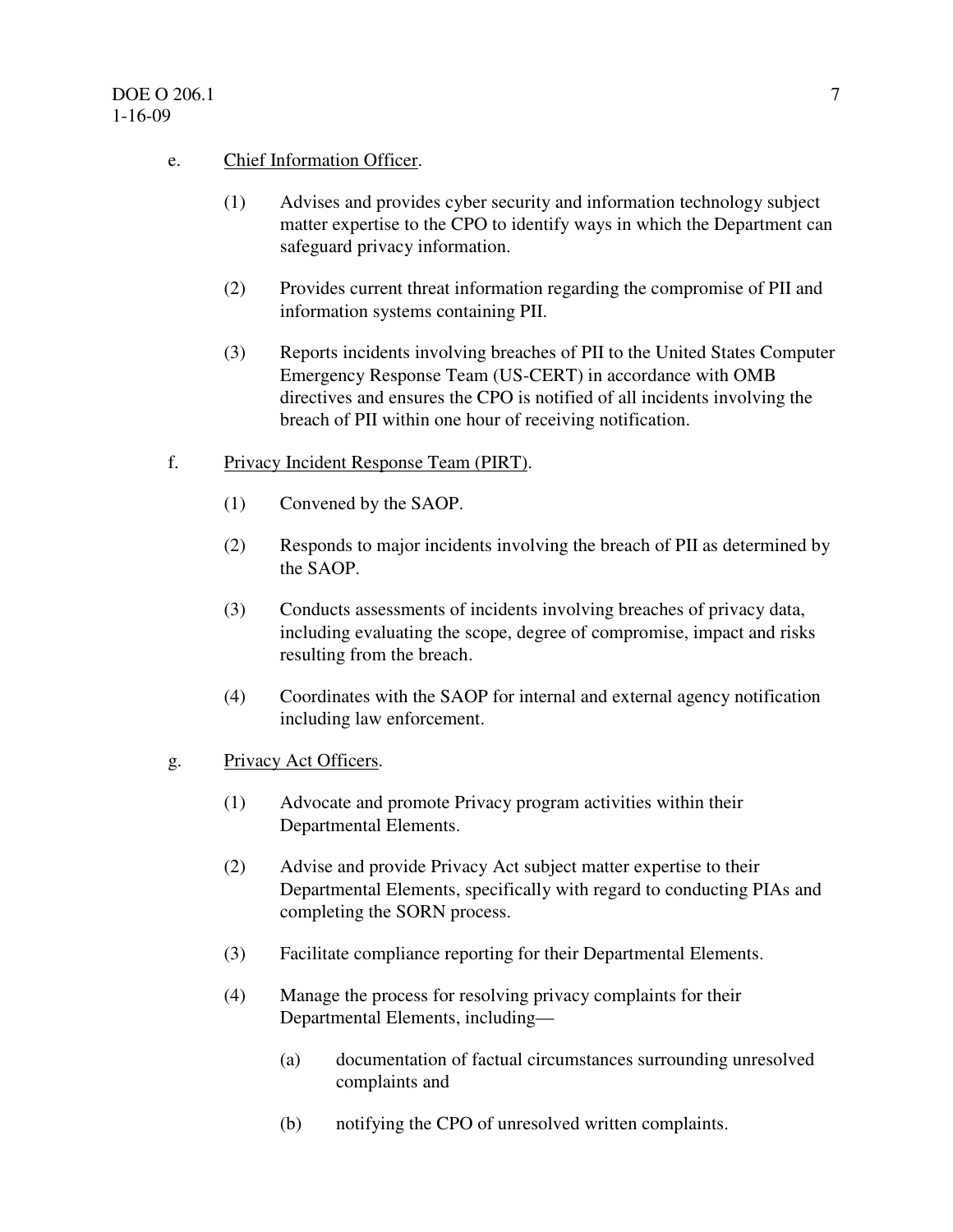#### h. Contracting Officers.

- (1) Once notified by the affected Heads of Departmental Elements or their senior level designees regarding which contracts are subject to this Order, incorporate the CRD into affected contracts as directed.
- (2) Ensure that contracting officers' representatives (CORs) and/or contracting officers' technical representatives (COTRs) are aware of provisions within this Order and any changes to their respective contracts.
- (3) Ensure Privacy Act clauses contained in Federal Acquisition Regulations at 52.224-1 and 52.224-2 are included in all solicitations and in any awarded contracts.

#### i. DOE Employees.

- (1) Are responsible for safeguarding PII and for reporting suspected or confirmed incidents involving the breach of PII, in printed or electronic form, in accordance with the requirements provided in Appendix B.
- (2) Are responsible for complying with the Privacy Act.
- j. System Owners.
	- (1) System Owners are Departmental Element officials responsible for monitoring the information systems under their purview to ensure compliance with this Order. System Owners are responsible for the overall procurement, development, integration, maintenance, secure operation, and safeguarding of Privacy information including PII for their information system(s).
	- (2) System Owners must file a SORN, if applicable, and must complete the entire Federal Register review period before the system will be permitted to operate in the production environment.
	- (3) System Owners must submit documentation in support of a new or revised SOR or significant alteration to an existing SOR to the CPO. All privacy documentation must be in electronic format and submitted via e-mail to privacy@hq.doe.gov. The CPO, in consultation with General Counsel, will post a SORN in the Federal Register providing interested persons the opportunity to comment on the SOR.
	- (4) System Owners must submit documentation to the CPO in sufficient time for the CPO, in consultation with GC, to review prior to placing a SOR in operation.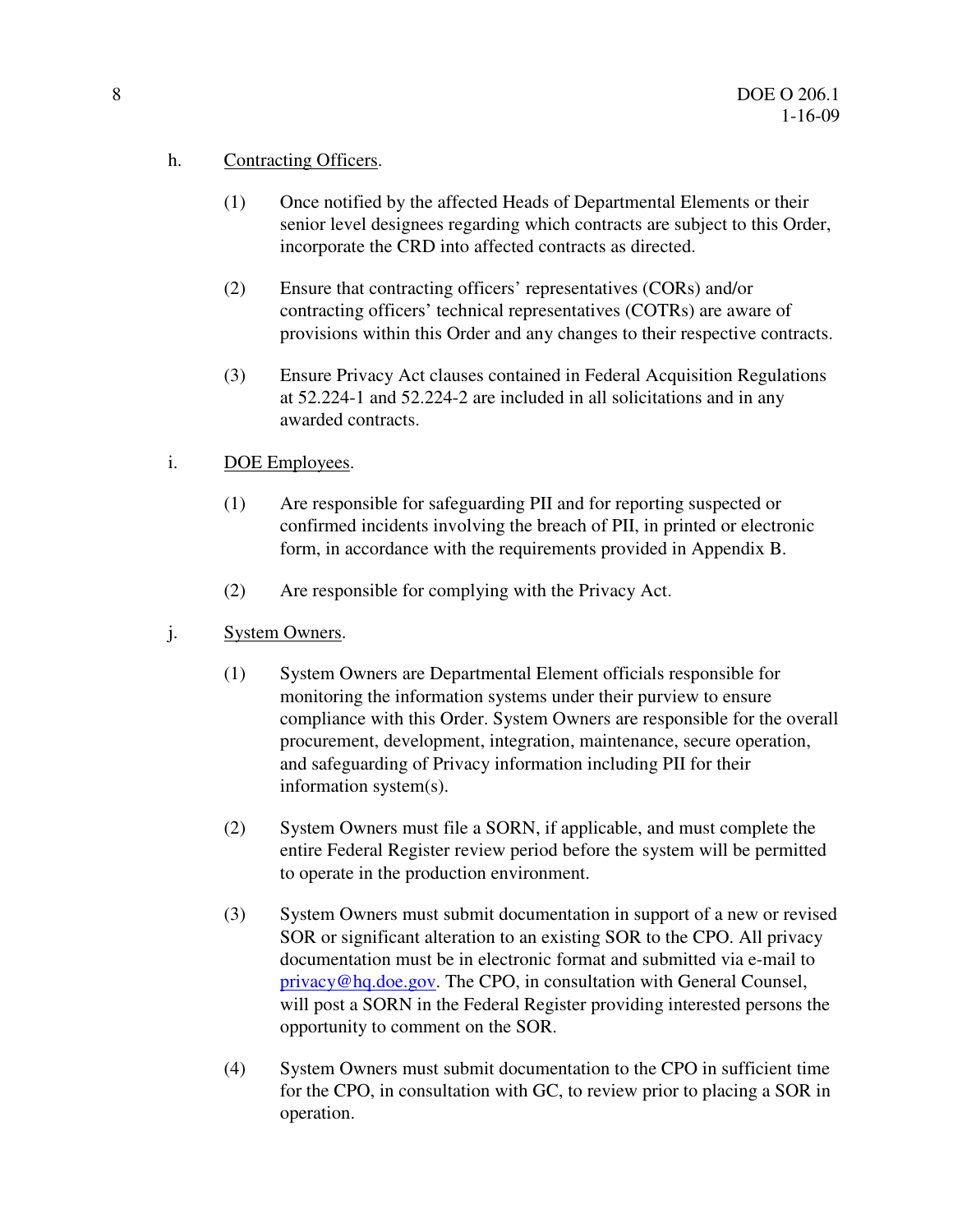- (5) For each SOR a System Owner maintains, the System Owner must—
	- (a) Maintain only personal information considered relevant and necessary for the legally valid purpose for which it is obtained;
	- (b) Where possible, collect information directly from the individual;
	- (c) Prepare documentation for the publication of notice in the Federal Register, when a SOR is established or revised;
	- (d) Update SORNs prior to any significant change occurring to a System that affects the privacy information kept in the System;
	- (e) Maintain records with accuracy, relevance, timeliness, and completeness to ensure fairness to the individual of record;
	- (f) Employ appropriate security controls for the system to protect confidentiality, integrity, and available of records; and
	- (g) Require persons involved in the design, development, operation, or maintenance of any SOR, or in maintaining any record to sign a Rules of Behavior for each SOR to which they are granted access.

#### k. General Counsel.

- (1) Provides legal review and concurrence before publishing any Departmental SORN in the Federal Register.
- (2) Provides legal expertise to all DOE elements in interpreting and applying privacy issues including privacy law, compliance, and training.

#### 6. REFERENCES.

- a. Federal Laws and Regulations.
	- (1) Privacy Act of 1974, as amended at 5 U.S.C. §552a, P.L. 93-579.
	- (2) E-Government Act of 2002, P.L. 107-347.
	- (3) Paperwork Reduction Act of 1995, 44 U.S.C. 3501 *et seq*.
	- (4) DOE Privacy Act Regulation, 10 CFR Part 1008.
	- (5) The Freedom of Information Act (FOIA), 5 U.S.C. §552.
	- (6) DOE Regulations Implementing the FOIA, 10 CFR Part 1004.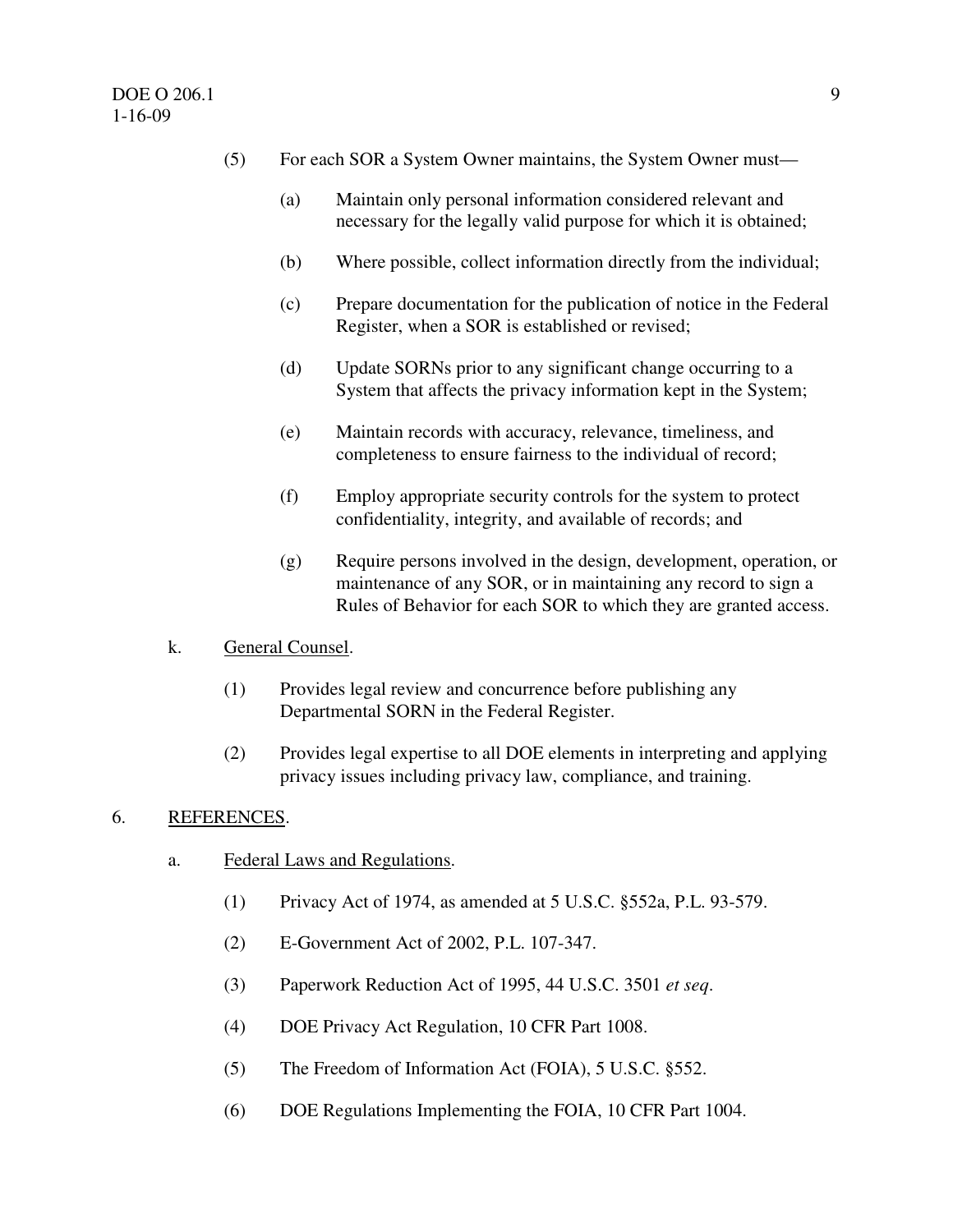- b. Office of Management and Budget Circulars and Memoranda.
	- (1) OMB Circular A-130, Management of Federal Information Resources.
	- (2) OMB Memorandum (M) 99-05, Privacy and Personal Information in Federal Records.
	- (3) OMB M-99-18, Privacy Policies on Federal Web Sites.
	- (4) OMB M-00-13, Privacy Policy and Data Collection on Federal Web Sites.
	- (5) OMB M-03-22, OMB Guidance for Implementing the Privacy Provisions of the E-Government Act of 2002.
	- (6) OMB M-05-08, Designation of Senior Officials for Privacy.
	- (7) OMB M-06-15, Safeguarding Personally Identifiable Information.
	- (8) OMB M-06-16, Protection of Sensitive Agency Information.
	- (9) OMB M-06-19, Reporting Incidents Involving Personally Identifiable Information and Incorporating the Cost for Security in Agency Information Technology Investments.
	- (10) OMB M-07-16, Safeguarding Against and Responding to Breaches of Personally Identifiable Information.
- c. Department of Energy Directives.
	- (1) DOE P 205.1, *Departmental Cyber Security Management Policy*, dated 5-8-01.
	- (2) DOE O 205.1A, *Department of Energy Cyber Security Management*, dated 12-4-06.
	- (3) DOE N 221.14, *Reporting Fraud, Waste, and Abuse*, dated 12-20-07.
	- (4) DOE O 221.1A, *Reporting Fraud, Waste, and Abuse to the Office of Inspector General*, dated 4-19-08.
	- (5) DOE O 221.2A, *Cooperation with the Office of Inspector General*, dated 2-25-08.
- 7. DEFINITIONS.
	- a. Accuracy. Ensuring, within sufficient tolerance for error, the quality of the record in terms of its use in making a determination.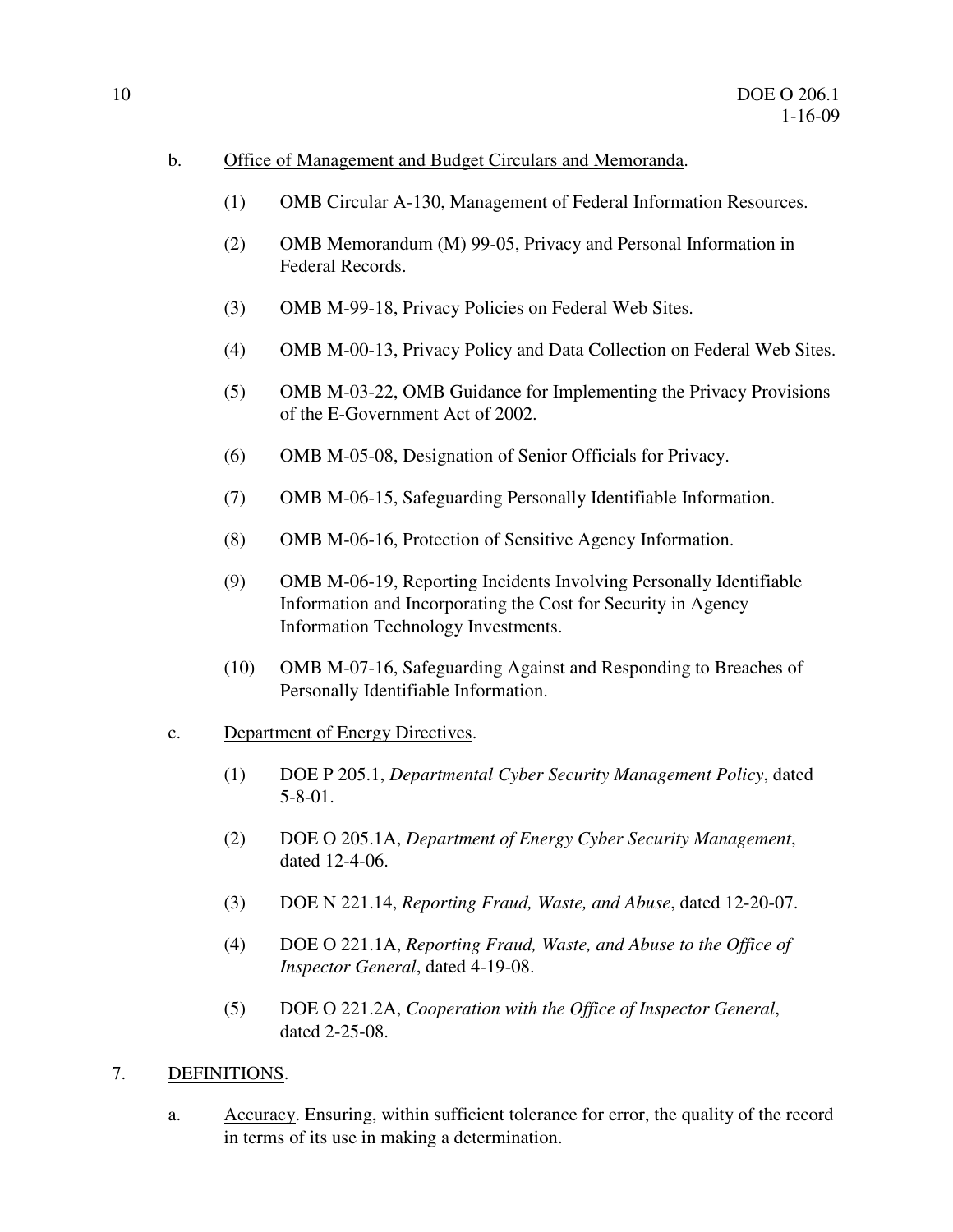- b. Availability. Ensuring timely and reliable access to and use of information or an information system. For example, a loss of availability is the disruption of access to or use of information or an information system.
- c. Breach. The loss of control, compromise, unauthorized disclosure, unauthorized acquisition, unauthorized access, or any similar term referring to situations where persons other than authorized users—and for other than an authorized purpose have access to or potential access to PII, whether in physical or electronic form.
- d. Confidentiality. Preserving authorized restrictions on access and disclosure, including means for protecting personal privacy and proprietary information. A loss of confidentiality is the unauthorized disclosure of information.
- e. Data Breach Analysis (for incidents involving the breach of PII). The process of assessing what, if any, Privacy information was compromised, the significance of such losses or intrusions, and how to prevent future occurrences.
- f. Identity Theft. Per section 603 of the Fair Credit Reporting Act (15 U.S.C. 1681a), "a fraud committed using the identifying information of another person, subject to such further definition as the Commission may prescribe, by regulation."
- g. Information in Identifiable Form. Information in an IT system or online collection: (1) that directly identifies an individual (e.g., name, address, Social Security number or other identifying number or code, telephone number, email address, etc.) or (2) by which an agency intends to identify specific individuals in conjunction with other data elements (i.e. indirect identification). These data elements may include a combination of gender, race, birth date, geographic indicator and other descriptors.
- h. Information Technology (IT). As defined in the Clinger-Cohen Act, Pub. L. No. 104-106, IT refers to any equipment, software or interconnected system or subsystem that is used in the automatic acquisition, storage, manipulation, management, movement, control, display, switching, interchange, transmission, or reception of data or information.
- i. Information System. A discrete set of information resources organized for the collection, processing, maintenance, transmission, and dissemination of information, in accordance with defined procedures, whether automated or manual.
- j. Integrity. Guarding against improper information modification or destruction, and includes ensuring information non-repudiation and authenticity. A loss of integrity is the unauthorized modification or destruction of information.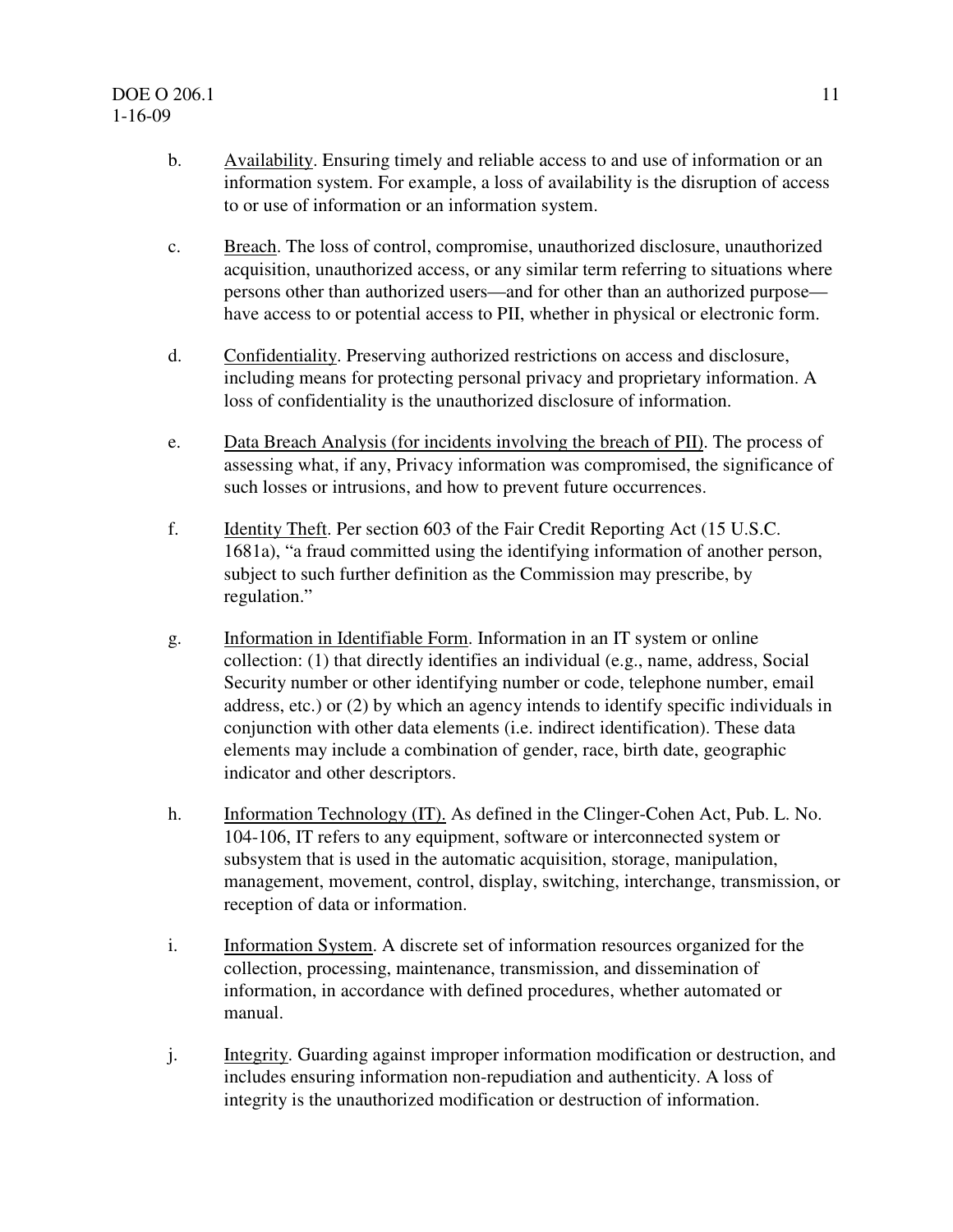- k. Major Information System. An information system that requires special management attention because of its importance to an agency mission; its high development, operating, or maintenance costs; or its significant role in the administration of agency programs, finances, property, or other resources.
- l. National Security System. Any information system (including any telecommunications system) used or operated by an agency or by a contractor of an agency, or other organization on behalf of an agency, the function, operation, or use of which—
	- (1) involves intelligence activities;
	- (2) involves cryptologic activities related to national security;
	- (3) involves command and control of military forces;
	- (4) involves equipment that is an integral part of a weapon or weapons system;
	- (5) is critical to the direct fulfillment of military or intelligence missions, not including systems that are to be used for routine administrative and business applications (including payroll, finance, logistics, and personnel management applications); or
	- (6) is protected at all times by procedures established for information that have been specifically authorized under criteria established by an Executive Order or an Act of Congress to be kept classified in the interest of national defense or foreign policy.
- m. Necessary. A threshold of need for an element of information greater than mere relevance and utility. A Federal agency should maintain in its records only such information about an individual as is relevant and reasonably necessary to ensure fairness to the individual and to accomplish a purpose of the agency that is required by statute or by Executive Order.
- n. Personally Identifiable Information (PII). Any information collected or maintained by the Department about an individual, including but not limited to, education, financial transactions, medical history and criminal or employment history, and information that can be used to distinguish or trace an individual's identity, such as his/her name, Social Security number, date and place of birth, mother's maiden name, biometric data, and including any other personal information that is linked or linkable to a specific individual.
- o. Personal Identifier. An identifier such as a Social Security number, fingerprint, name, etc. that uniquely identifies an individual.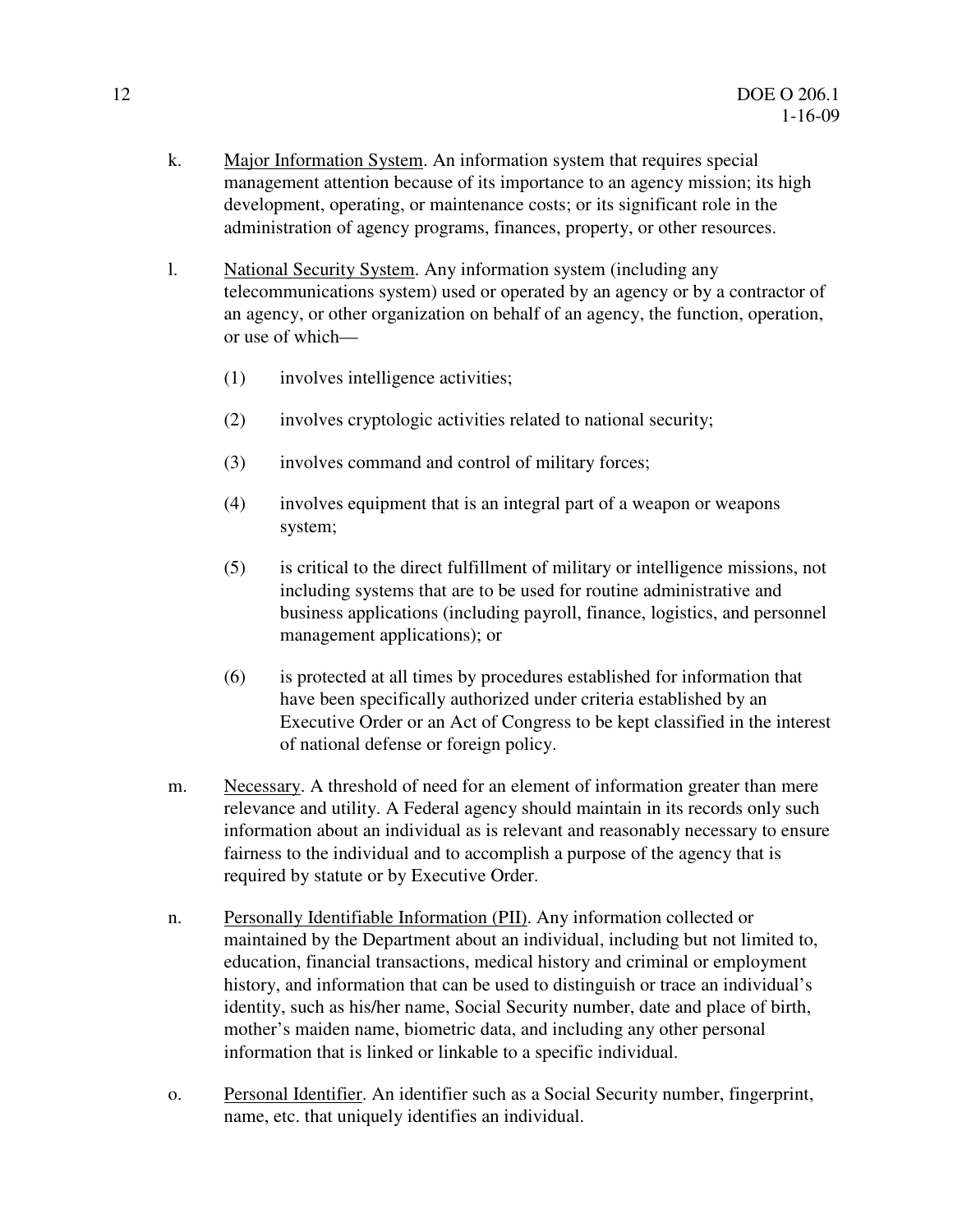- p. Privacy Act Information. Information that is required to be protected under the Privacy Act of 1974.
- q. Privacy Act Request. A request to an agency to gain access to an individual's record, such as by another Federal agency or law enforcement as required by statute; a request by any individual to gain access to his/her record or to any information pertaining to him/her which is contained in the system.
- r. Privacy Impact Assessment (PIA). An analysis of how information is handled to—
	- (1) ensure handling conforms to applicable legal, regulatory, and policy requirements regarding privacy;
	- (2) determine the risks and effects of collecting, maintaining and disseminating information in identifiable form in an electronic information system; and
	- (3) examine and evaluate protections and alternative processes for handling information to mitigate potential privacy risks.
- s. Record. Any item, collection, or grouping of information about an individual that is maintained by an agency, including, but not limited to, education, financial transactions, medical history, and criminal or employment history and that contains the individual's name, or the identifying number, symbol, or other identifying particular assigned to the individual, such as a finger or voice print or a photograph.
- t. Relevance. A limitation to only those elements of information that clearly bear on the determination(s) for which the records are intended.
- u. Routine Use. With respect to the disclosure of a record, the use of such record for a purpose which is compatible with the purpose for which it was collected.
- v. System of Records. A group of any records under the control of any agency from which information is retrieved by the name of the individual or by some identifying number, symbol, or other identifying particular assigned to the individual.
- w. System of Records Notice (SORN). Notice published in the Federal Register prior to an agency's collection, maintenance, use or dissemination of information about an individual.
- x. Timeliness. Sufficiently current to ensure that any determination based on the record will be complete, accurate and fair.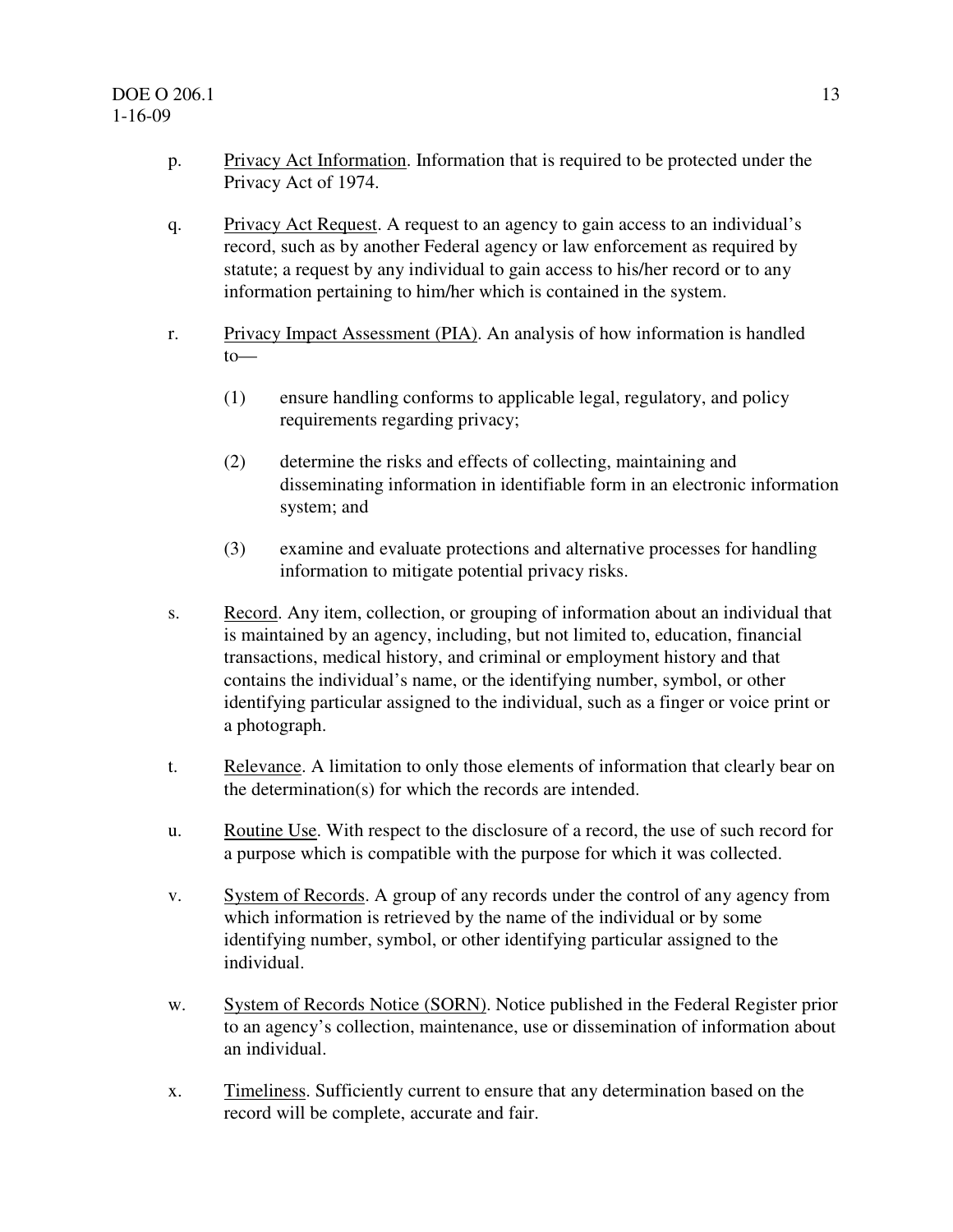- 8. NECESSITY FINDING STATEMENT. In compliance with Sec. 3174 of P.L. 104-201 (50 U.S.C. 2584 note), DOE hereby finds that this Order is necessary for the fulfillment of current legal requirements and conduct of critical administrative functions.
- 9. CONTACT. Questions concerning this Order should be addressed to the Chief Privacy Officer (202) 586-0483.

BY ORDER OF THE SECRETARY OF ENERGY:



JEFFREY F. KUPFER Acting Deputy Secretary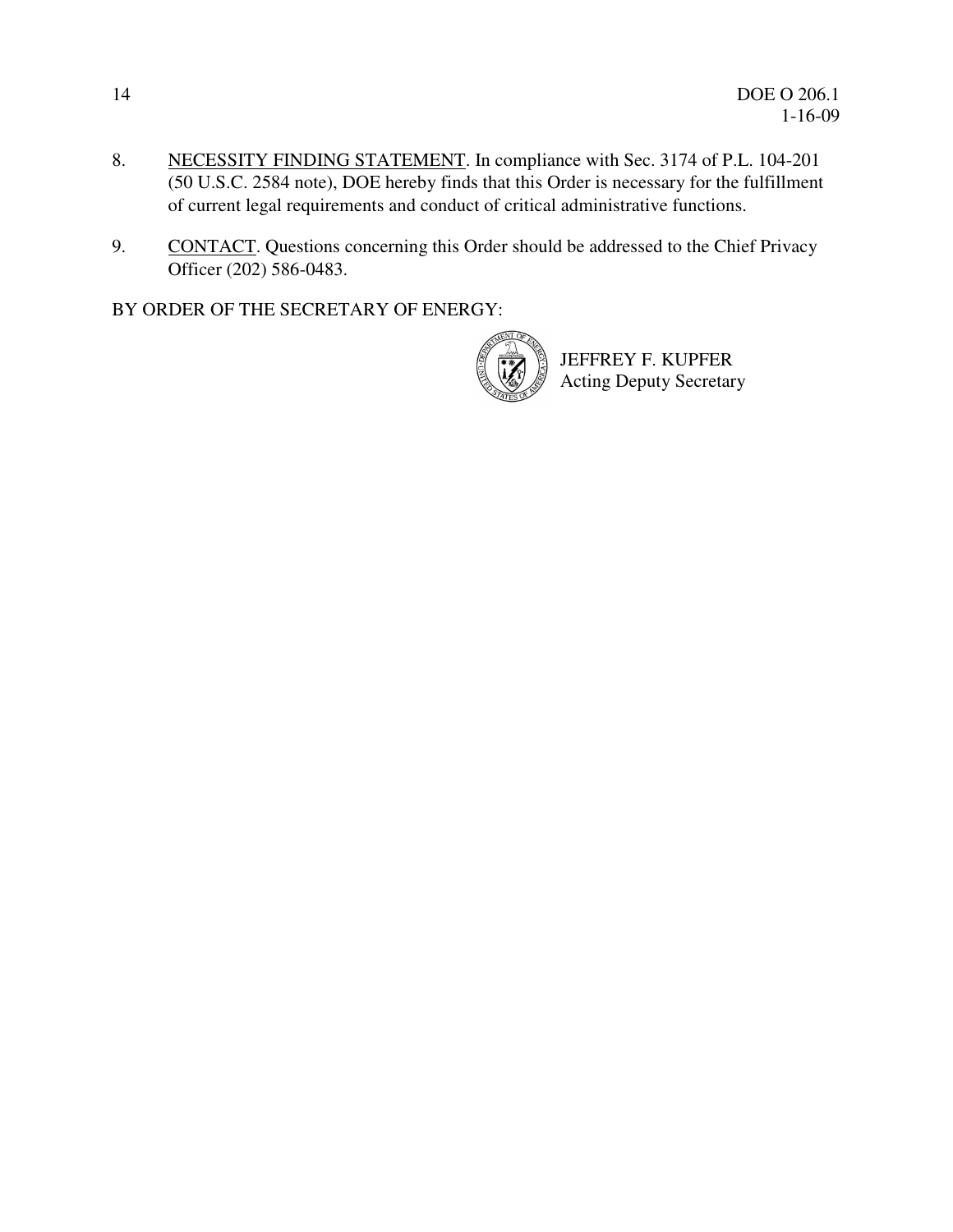DOE O 206.1 Appendix A

#### **APPENDIX A. PRIVACY IMPACT ASSESSMENTS**

#### **Why are DOE organizations required to conduct PIAs?**

The E-Government Act of 2002 requires Federal agencies to perform Privacy Impact Assessments (PIAs), an analysis of how information is handled, in order: (i) to ensure handling conforms to applicable legal, regulatory, and policy requirements regarding privacy, (ii) to determine the risks and effects of collecting, maintaining and disseminating information in identifiable form in an electronic information system, and (iii) to examine and evaluate protections and alternative processes for handling information to mitigate potential privacy risks.

The DOE PIA process helps to ensure privacy protections are considered and implemented throughout the system life cycle.

#### **Step 1 – The Privacy Needs Assessment**

System Owners are required to complete the first step of the DOE PIA for all unclassified information systems including contractor systems operated for or on behalf of the agency. This first step of the DOE PIA process is the Privacy Needs Assessment (PNA). The PNA is designed to ensure privacy is addressed for all information systems in an efficient manner by asking four threshold questions:

- 1. Does the information system collect or maintain information about individuals?
- 2. Is the information in identifiable form?
- 3. Is the information about individual members of the public?
- 4. Is the information about DOE or contractor employees?

If the answer to any of these questions is "Yes," System Owners must complete a full PIA.

**If the answer to all the threshold questions in the PNA is "No," no further sections of the PIA must be completed. The System Owner signs the PIA certifying to the CPO that the system does not contain PII.** 

System Owners and their Privacy Act Officers must sign the PNA and submit the PNA to the DOE CPO. The PNA/PIA Flowchart illustrates this process.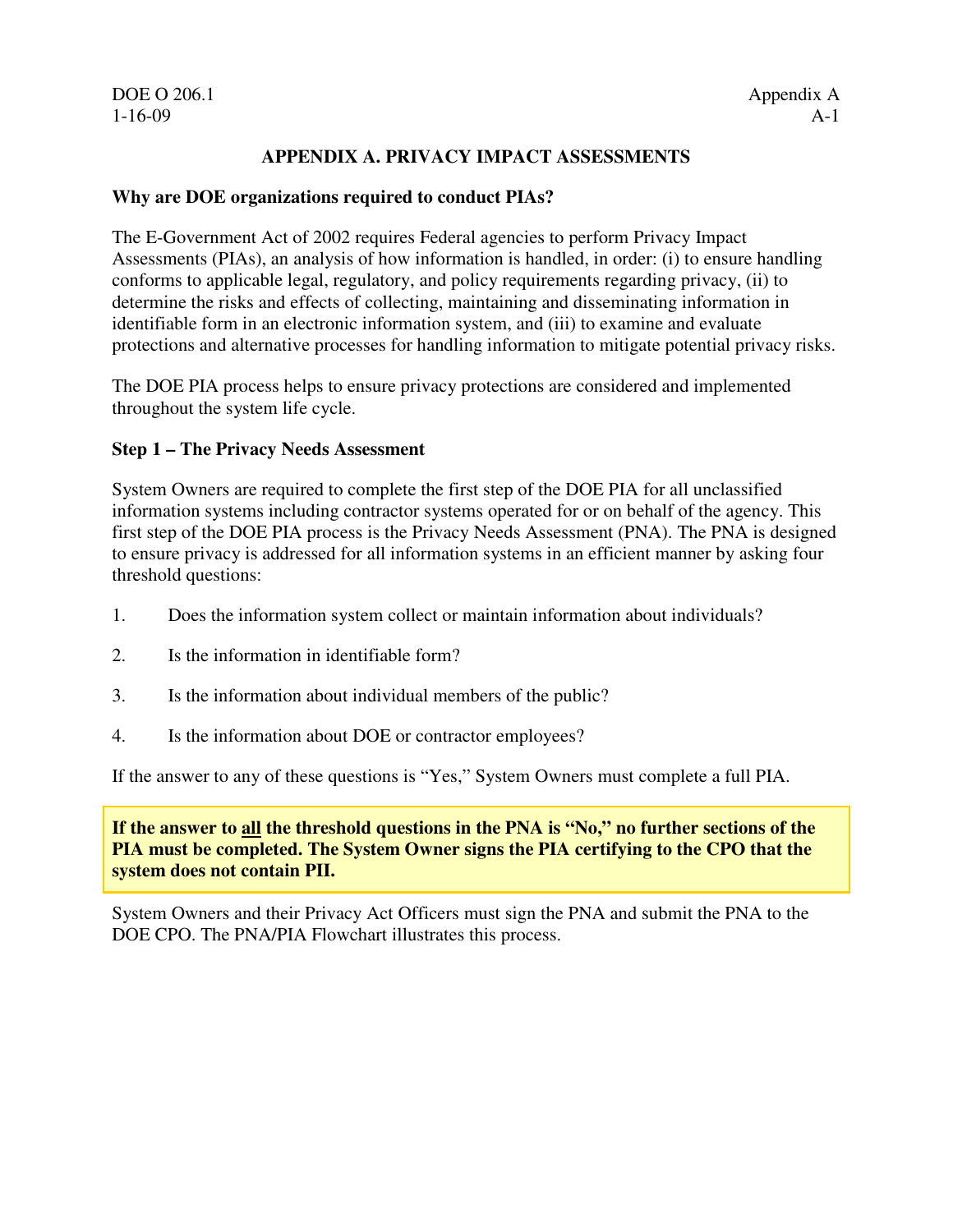

If the answer to any of the questions in the PNA is "Yes" and a full PIA is required, the System Owner, in collaboration with the Privacy Act Officer must—

- Complete applicable elements of the PIA and
- Sign and submit the PIA to the CPO, copying the Head of the Departmental Element (HDE) staff.

If there are issues with the submitted PIA that need to be addressed, the CPO will coordinate with the System Owner to ensure there is an understanding of any deficiencies in the PIA so corrective action may be taken. The SAOP approves and signs the PIA. The CPO provides a signed copy of the PIA to the System Owner. PIAs affecting members of the public will be posted to the DOE Privacy Website in accordance with applicable laws and regulations. The System Owner may also be required to publish a System of Records Notice in the Federal Register.

#### **When to Conduct a Privacy Impact Assessment**

Privacy, like security, should be considered at all stages of the system's lifecycle. Departmental Elements must also consider the information lifecycle (i.e. collection, use, retention, processing, disclosure and destruction) in evaluating how information handling practices at each stage may affect an individual's privacy. PIAs should be conducted as part of the certification and accreditation process. At a minimum, PIAs must be conducted when—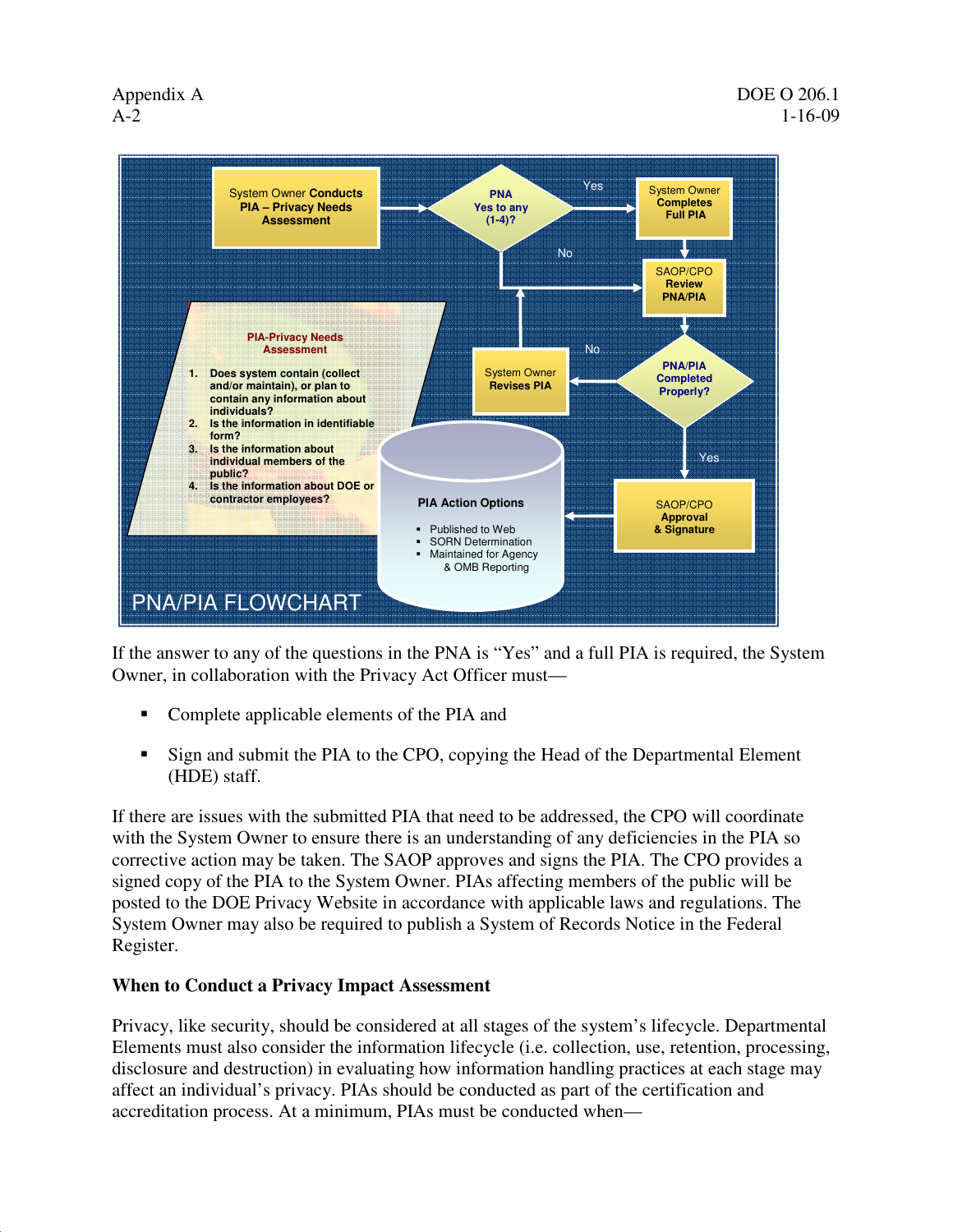## DOE O 206.1 Appendix A

- 1. Designing, developing or procuring information systems or IT projects that collect, maintain or disseminate information in identifiable form.
- 2. Initiating, consistent with the Paperwork Reduction Act, a new electronic collection of information in identifiable form for 10 or more persons.
- 3. Significantly modifying an information system.

PIAs should be updated whenever there is a change to the information system that affects privacy or creates new risks to privacy. Examples of these changes include the following:

- **Conversions** when converting paper-based records to electronic systems.
- **Anonymous to Non-Anonymous** when functions applied to an existing information collection change anonymous information into information in identifiable form.
- **Significant System Management Changes** when new uses of an existing IT system, including application of new technologies, significantly change how information in identifiable form is managed in the system.
- **Significant Merging** when organizations adopt or alter business processes so that government databases holding information in identifiable form are merged, centralized, matched with other databases or otherwise significantly manipulated.
- **New Public Access** when authentication technology (e.g., password, digital certificate, biometric) is newly applied to an information system accessed by members of the public.
- **Commercial Sources** when agencies systematically incorporate into existing information systems databases of information in identifiable form purchased or obtained from commercial or public sources (merely querying such a source on an ad hoc basis using existing technology does not trigger the PIA requirement).
- **New Interagency Uses** when agencies work together on shared functions involving significant new uses or exchanges of information in identifiable form, such as the cross-cutting E-Government initiatives; in such cases, the lead agency should prepare the PIA.
- **Internal Flow or Collection** when alteration of a business process results in significant new uses or disclosures of information or incorporation into the system of additional items of information in identifiable form.
- **Alteration in Character of Data** when new information in identifiable form added to a collection raises the risks to personal privacy (for example, the addition of health or financial information).
- **Changed Authorities or Business Processes -** when there are changes in information collection authorities, business processes or other factors affecting the collection and handling of information in identifiable form.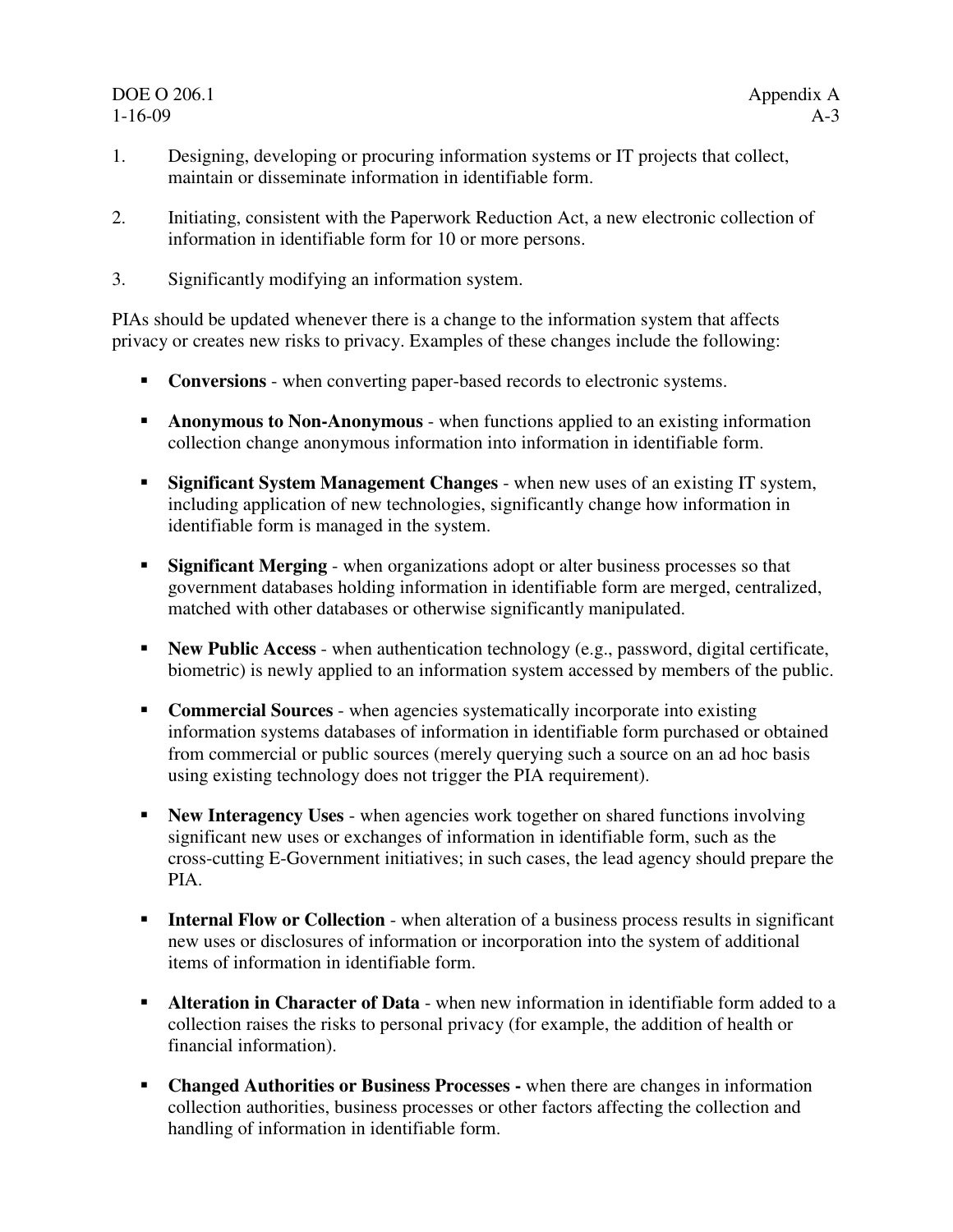#### **Who Completes the Privacy Impact Assessment?**

The PIA is the System Owner's responsibility. The System Owner, system developer, data owners and the Privacy Act Officer must work together to complete the PIA.

System Owners must identify data that is collected and maintained in the information system, as well as individuals who will access that data. The Privacy Act Officer must assess whether there are any threats to privacy. PIAs require collaboration with program experts as well as experts in the areas of information technology, cyber security, records management and privacy.

#### **Privacy Impact Assessment Document Review and Approval Process**

The completed PIAs must be submitted to the CPO, copying the Heads of Departmental Elements' staff. The CPO submits the PIAs to the SAOP for approval and signature.

If the Chief Privacy Officer indicates corrective action is necessary for a PIA, the PIA will be returned to the System Owner. The System Owner is responsible for identifying and implementing corrective actions prior to resubmitting the PIA to the CPO.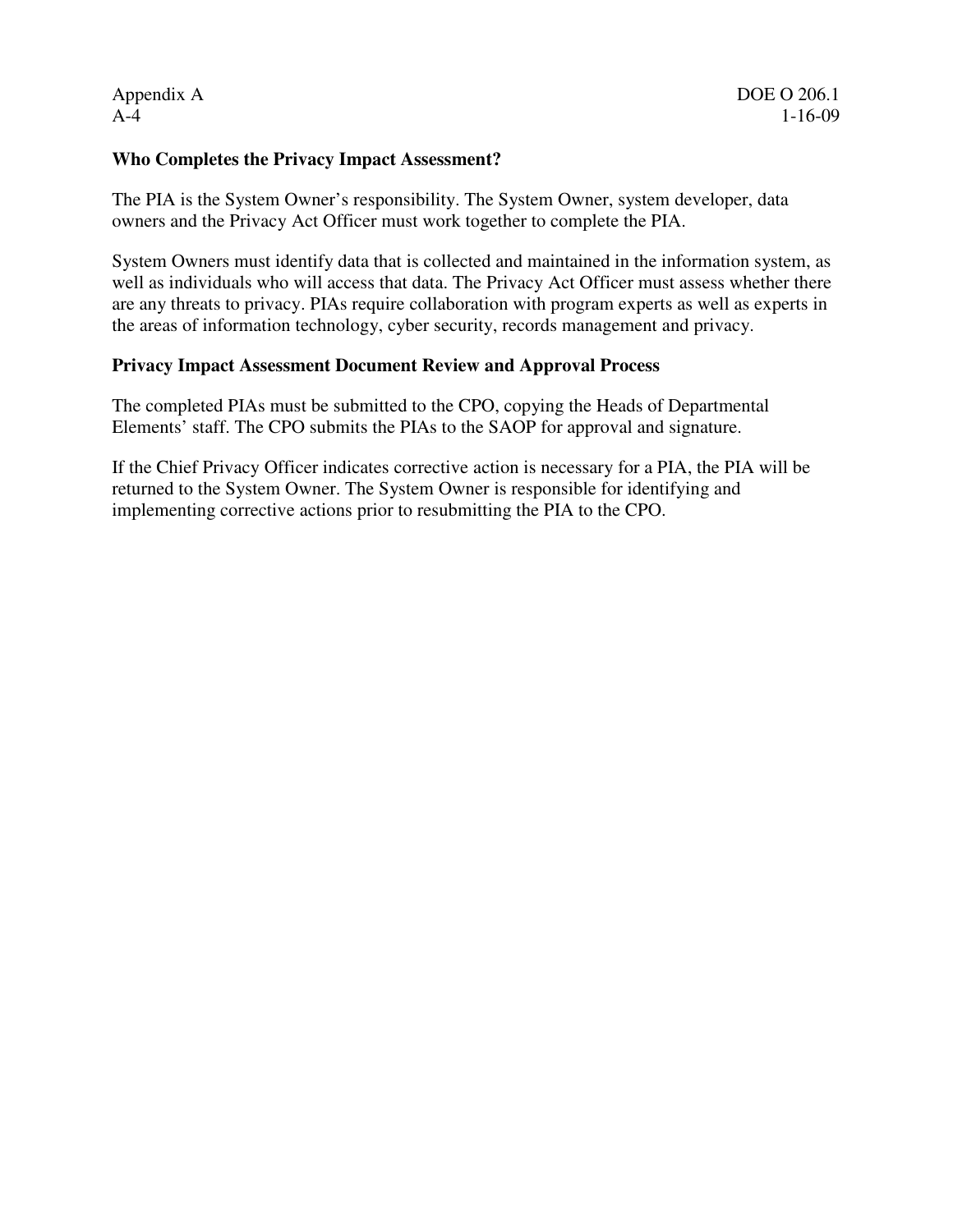×.

## **Steps for Completing the DOE Privacy Impact Assessment**

 $\overline{\phantom{a}}$ 

| <b>Step</b>             | <b>Responsible</b><br>Individual(s)                                                                                                                                                                                                                                                               | <b>Actions</b>                                                                                                                                                                                                                                                                                                                                                                                                                                                                                                                                                                                         |  |
|-------------------------|---------------------------------------------------------------------------------------------------------------------------------------------------------------------------------------------------------------------------------------------------------------------------------------------------|--------------------------------------------------------------------------------------------------------------------------------------------------------------------------------------------------------------------------------------------------------------------------------------------------------------------------------------------------------------------------------------------------------------------------------------------------------------------------------------------------------------------------------------------------------------------------------------------------------|--|
| 1                       | <b>System Owner</b>                                                                                                                                                                                                                                                                               | <b>PIA Template</b><br>Obtain current DOE PIA template from the Privacy Website.<br>The System Owner has the overall responsibility and<br>accountability for completing the PIA. Privacy should be<br>considered at all stages of the system lifecycle. At a<br>minimum, the PIA should be conducted as part of the<br>certification and accreditation of the system and reviewed at<br>least annually.                                                                                                                                                                                               |  |
| $\overline{2}$          | <b>System Owner</b><br><b>Privacy Act Officer</b>                                                                                                                                                                                                                                                 | <b>Complete PNA portion of the PIA</b><br>A. If the answer to all questions on the PNA section of<br>the PIA is "No," the System Owner and Privacy Act<br>Officer must sign and submit the PNA to the CPO,<br>copying the HDE staff. Upon receiving the approval of<br>the SAOP, the PIA is now complete.<br>B. If the answer to any of the questions on PNA is "Yes,"<br>proceed to step 3.                                                                                                                                                                                                           |  |
| 3                       | <b>System Owner</b><br><b>Privacy Act Officer</b><br><b>System Administrators</b><br><b>Data Owners</b><br>$\blacksquare$<br>• Program Managers<br>• Subject Matter Experts<br>• Information System<br><b>Security Officer</b><br>• Security: Cyber &<br><b>Physical Security</b><br>• Operations | <b>Conduct Full PIA</b><br>Complete full PIA using DOE PIA template. The template is<br>available from the Privacy Website, and may not be modified.<br>System Owners and Privacy Act Officers must Sign the PIA.                                                                                                                                                                                                                                                                                                                                                                                      |  |
| $\overline{\mathbf{4}}$ | <b>System Owner</b><br>DOF CPO<br><b>DOE CIO</b>                                                                                                                                                                                                                                                  | <b>Submit PIA to CPO</b><br>System Owner submits PIA to CPO for review. The CPO may<br>consult with subject matter experts and GC. If there are any<br>issues with the PIA, the CPO will coordinate with the System<br>Owner to ensure deficiencies are identified. The System<br>Owner corrects deficiencies and resubmits the PIA.<br>Depending on the scope and number of deficiencies, the<br>System Owner may develop a plan of action and milestones<br>for correcting the PIA. Once all deficiencies and concerns<br>have been addressed, the System Owner resubmits the PIA<br>to the DOE CPO. |  |
| 5                       | <b>DOE CPO</b><br><b>SAOP</b>                                                                                                                                                                                                                                                                     | <b>DOE CPO Submits to SAOP</b><br>Having reviewed the PIA, the CPO submits the PIA to the<br>SAOP for signature.                                                                                                                                                                                                                                                                                                                                                                                                                                                                                       |  |
| 6                       | <b>SAOP</b><br><b>DOE CPO</b><br><b>System Owner</b>                                                                                                                                                                                                                                              | <b>SAOP Signature and Approval</b><br>The SAOP approves and signs the PIA. Copies of the signed<br>PIA are maintained with the CPO and provided to the System                                                                                                                                                                                                                                                                                                                                                                                                                                          |  |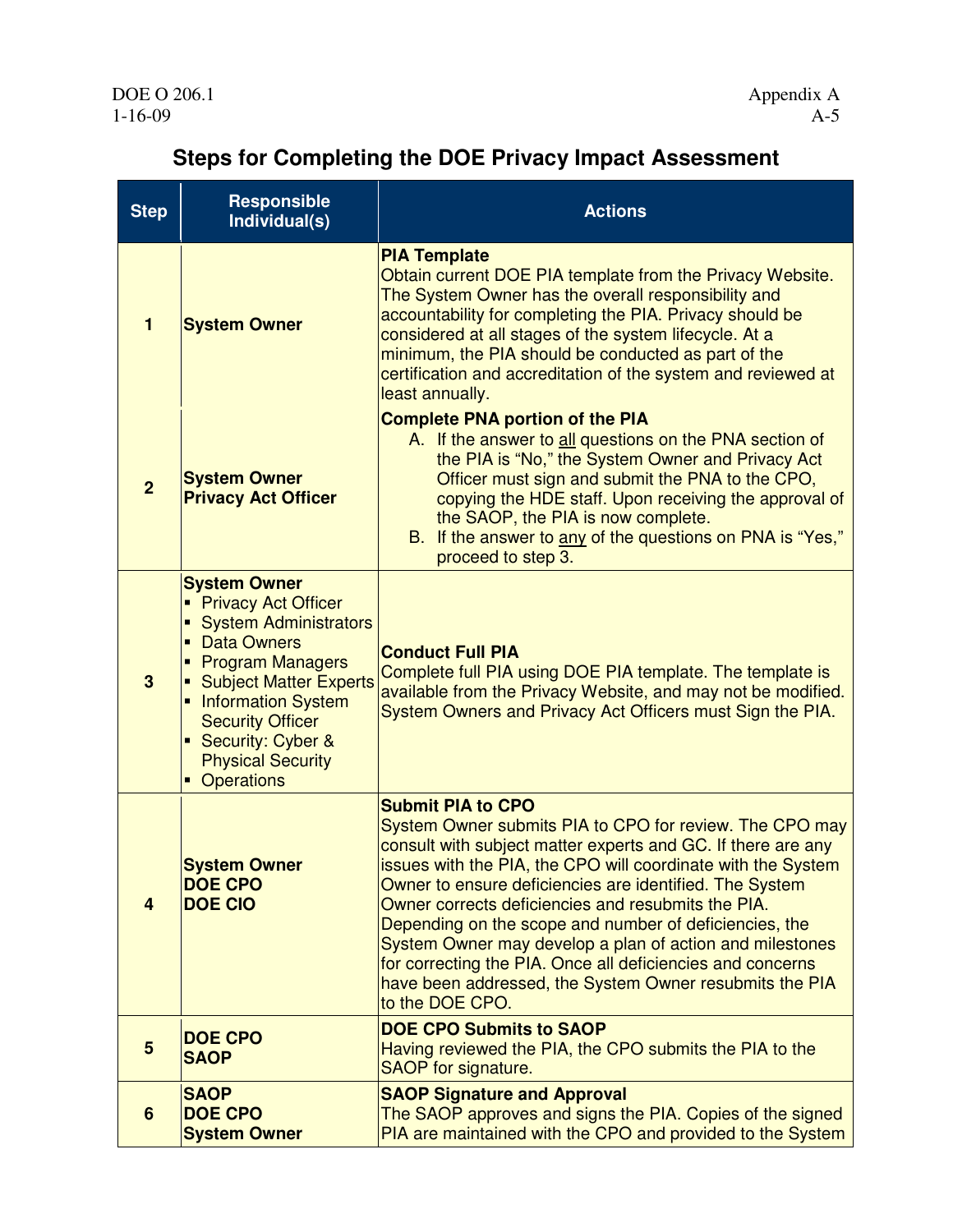Appendix A<br>A-6

| <b>Step</b> | <b>Responsible</b><br>Individual(s)                                                                      | <b>Actions</b>                                                                                                                                                                                                                                                                                                                                                                                                                                                                                                                                                             |  |
|-------------|----------------------------------------------------------------------------------------------------------|----------------------------------------------------------------------------------------------------------------------------------------------------------------------------------------------------------------------------------------------------------------------------------------------------------------------------------------------------------------------------------------------------------------------------------------------------------------------------------------------------------------------------------------------------------------------------|--|
|             |                                                                                                          | Owner for their records. The System Owner should maintain<br>these records for conducting certification and accreditation<br>and for preparing OMB Exhibits 300 and 53.                                                                                                                                                                                                                                                                                                                                                                                                    |  |
|             | <b>SAOP</b><br><b>CPO</b><br><b>General Counsel</b><br><b>System Owner</b><br><b>Privacy Act Officer</b> | <b>System Requires Web Posting and Reporting</b><br>If the PIA identifies the system as a system affecting<br>members of the public in accordance with the E-Government<br>Act, the following actions are taken:<br>CPO posts the signed PIA affecting members of the<br>public to the DOE Privacy website;<br>Publishes System of Records Notice in the Federal<br>٠<br>Register, if applicable;<br>Reports PIAs affecting members of the public to OMB.<br>NOTE: Not all PIAs require a SORN; therefore, there will not<br>be a one-to-one (1:1) ratio of PIAs to SORNs. |  |
| 8           | <b>System Owner</b><br><b>Privacy Act Officer</b>                                                        | <b>Ongoing Monitoring</b><br>The System Owner and local Privacy Act Officer will ensure<br>the PIA is reviewed at least annually or whenever there is a<br>change to the system that would impact the risk to privacy. If<br>required, the PIA is updated.                                                                                                                                                                                                                                                                                                                 |  |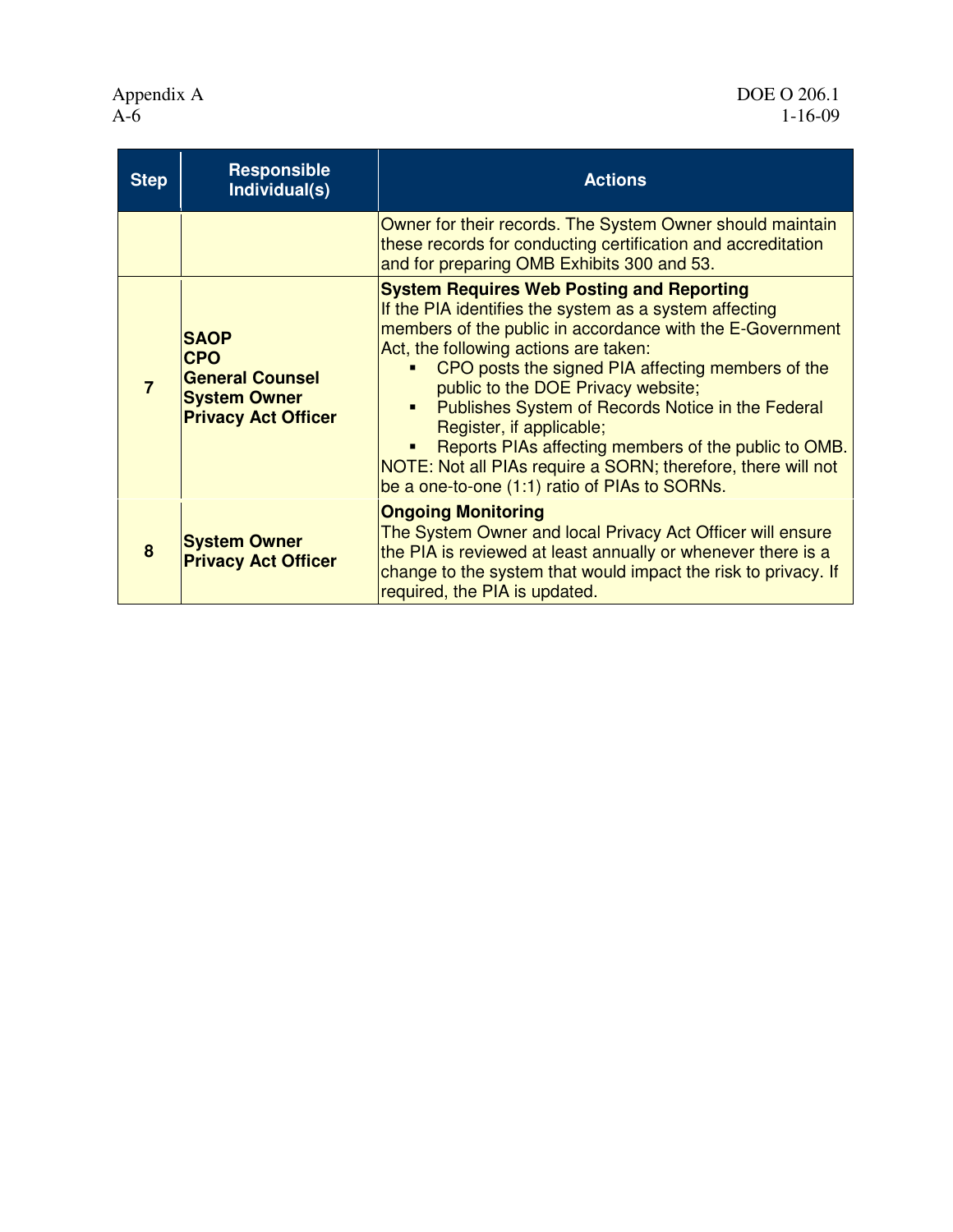#### **Department of Energy Privacy Impact Assessment Privacy Needs Assessment**

| <sample only=""></sample>                                                                                                                                                                                        |             |                                            |  |  |  |  |
|------------------------------------------------------------------------------------------------------------------------------------------------------------------------------------------------------------------|-------------|--------------------------------------------|--|--|--|--|
| <b>Date</b>                                                                                                                                                                                                      |             |                                            |  |  |  |  |
| <b>Departmental Element</b>                                                                                                                                                                                      |             |                                            |  |  |  |  |
| <b>Name of Information System</b><br>or IT Project                                                                                                                                                               |             |                                            |  |  |  |  |
| <b>Exhibit Project UID</b>                                                                                                                                                                                       |             |                                            |  |  |  |  |
|                                                                                                                                                                                                                  | Name, Title | <b>Contact Information</b><br>Phone, Email |  |  |  |  |
| <b>System Owner</b>                                                                                                                                                                                              |             |                                            |  |  |  |  |
| <b>Privacy Act Officer</b>                                                                                                                                                                                       |             |                                            |  |  |  |  |
| <b>Purpose of Information</b><br><b>System or IT Project</b>                                                                                                                                                     |             |                                            |  |  |  |  |
| <b>Type of Information Contained</b><br>(Collected or Maintained) Use<br>NIST SP 800-60, Guide for<br><b>Mapping Types of Information</b><br>and Information Systems to<br>Security Categories, for<br>guidance. |             |                                            |  |  |  |  |
| Has there been any attempt to verify Information in Identifiable<br>Form does not exist on the system (e.g., system scan)?                                                                                       |             |                                            |  |  |  |  |
| If "Yes," what method was used to verify the system did not<br>contain Information in Identifiable Form?                                                                                                         |             |                                            |  |  |  |  |
| <b>Threshold Questions</b>                                                                                                                                                                                       |             |                                            |  |  |  |  |
| 1. Does system contain (collect and/or maintain), or plan to contain<br>any information about individuals?                                                                                                       |             |                                            |  |  |  |  |
| 2. Is the information in identifiable form?                                                                                                                                                                      |             |                                            |  |  |  |  |
| 3. Is the information about individual members of the public?                                                                                                                                                    |             |                                            |  |  |  |  |
| 4. Is the information about DOE or contractor employees?                                                                                                                                                         |             |                                            |  |  |  |  |
| If the answer to the all four (4) key threshold questions is "No," you may proceed to the signature<br>page of the PIA. Submit the completed PNA with signature page to the CPO.                                 |             |                                            |  |  |  |  |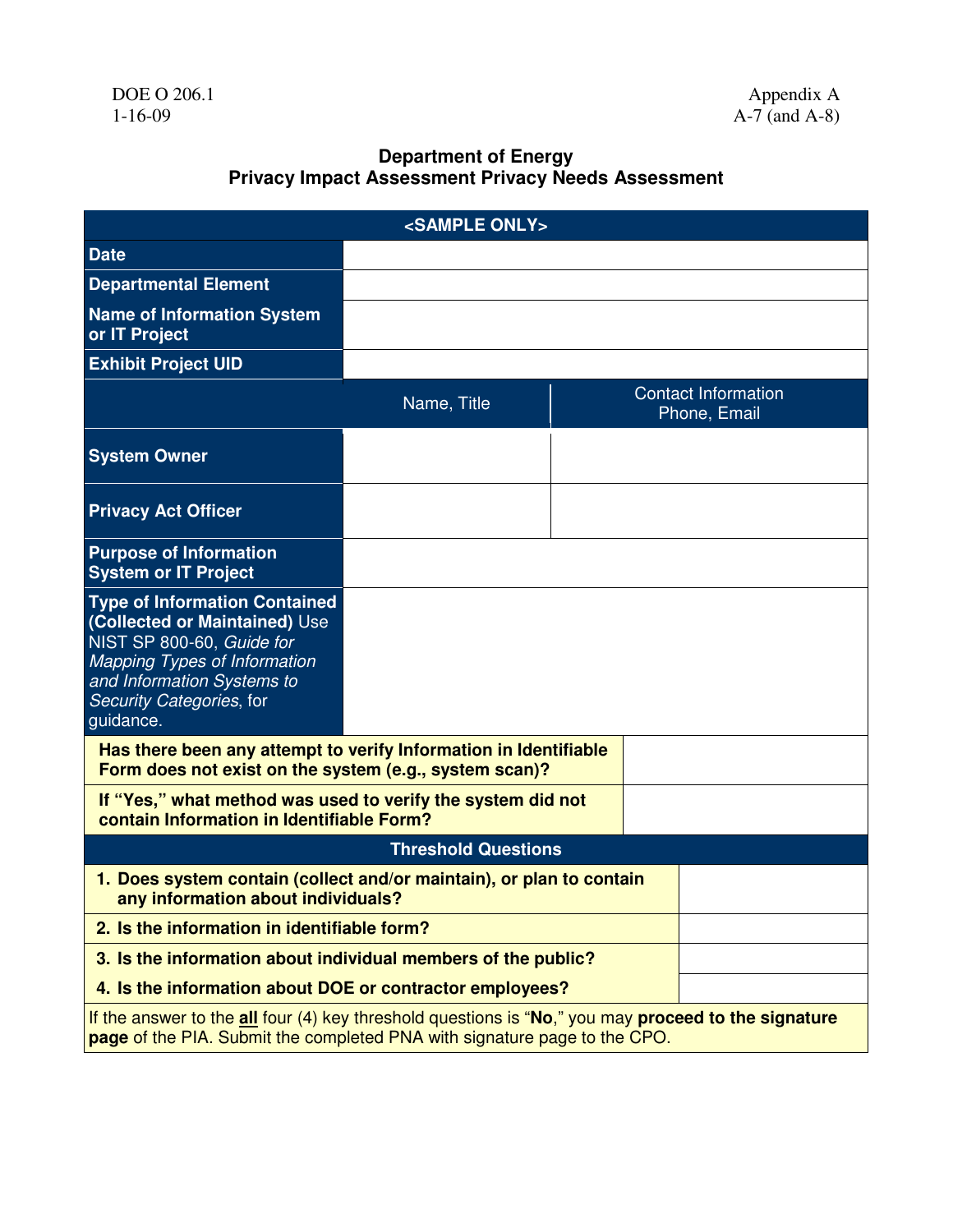#### **APPENDIX B. RESPONSE AND NOTIFICATION PROCEDURES FOR DATA BREACHES INVOLVING PERSONALLY IDENTIFIABLE INFORMATION**

The purpose of this appendix is to define notification requirements and procedures for incidents involving breaches of PII.

#### **REQUIREMENTS**.

#### **Identifying and Reporting Incidents Involving Breaches of PII**

- 1. Upon a finding of a suspected or confirmed data breach involving PII in printed or electronic form, DOE employees will immediately report the incident to the DOE-Cyber Incident Response Capability (DOE-CIRC) at 866-941-2472 (doecirc@doecirc.energy.gov) and through their Departmental Element in accordance with existing cyber incident reporting processes, which have been established in Senior DOE Management Program Cyber Security Plans (PCSPs) as defined in to DOE O 205.1A, *Department of Energy Cyber Security Management*.
- 2. Types of breaches that must be reported include, but are not limited to the following:
	- a. loss of control of DOE employee information consisting of names and Social Security numbers;
	- b. loss of control of Department credit card holder information;
	- c. loss of control of PII pertaining to the public;
	- d. loss of control of security information (e.g., logons, passwords, etc.);
	- e. incorrect delivery of sensitive PII;
	- f. theft of PII; and
	- g. unauthorized access to PII stored on Department operated web sites.
- 3. Within one hour of receiving the report of an incident involving a breach of PII, the Office of the Chief Information Officer (OCIO) will report the incident to the United States Computer Emergency Response Team (US-CERT) in accordance with OMB directives. The OCIO will ensure the CPO is notified of all incidents involving the breach of PII within one hour of receiving notification.
- 4. Additionally, the Senior Agency Official for Privacy may convene the Privacy Incident Response Team (PIRT) chaired by the Senior Agency Official for Privacy, and comprised of senior-level representatives from the Offices of the Chief Information Officer; Public Affairs; General Counsel; Office of Management; Office of Health, Safety and Security; National Nuclear Security Administration; and the DOE Program Offices impacted by a PII breach when the PII breach is significant, crosses DOE organizational boundaries, or as needed. The PIRT will coordinate with the Office of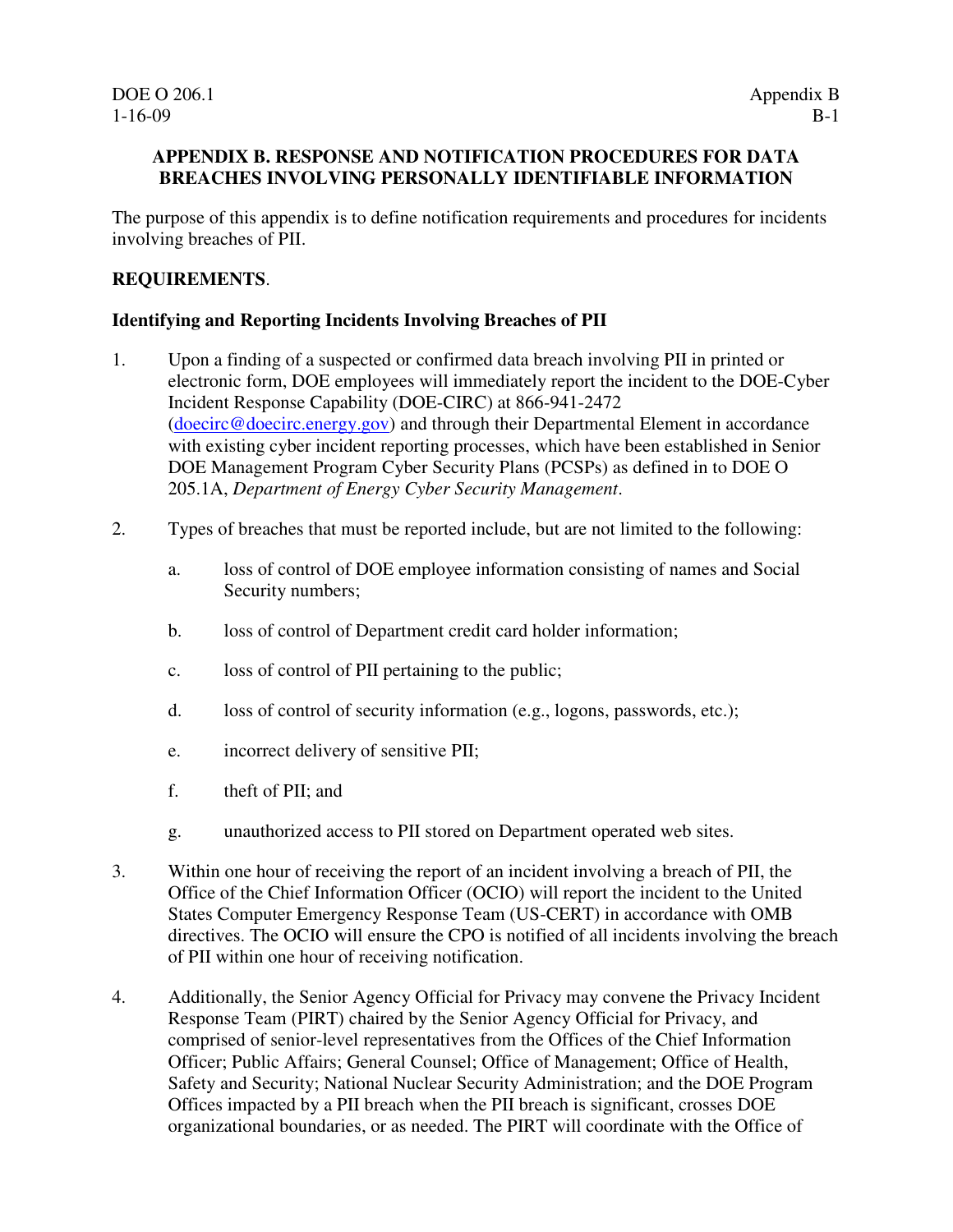Inspector General (IG) to ensure significant PII breaches involving alleged or suspected crimes are reviewed for potential IG investigation

The following considerations will apply in determining the impact of a PII breach resulting in lost, stolen or improperly accessed data:

- a. the nature and content of the data (e.g., the data elements involved, such as name, Social Security number and/or date of birth, etc.);
- b. the ability of an unauthorized party to use the data, either by itself or in conjunction with other data or applications generally available, to commit identity theft or otherwise misuse the data to the disadvantage of the record subjects;
- c. ease of logical data access to the data given the degree of protection for the data (e.g., unencrypted, plain text, etc.);
- d. ease of physical access to the data (e.g., the degree to which the data is readily available to unauthorized access);
- e. evidence indicating that the data may have been the target of unlawful acquisition;
- f. evidence that the same or similar data had been acquired from other sources improperly and used for identity theft;
- g. whether notification to affected individuals through the most expeditious means available is warranted; and
- h. whether further review and identification of systematic vulnerabilities or weaknesses and preventive measures are warranted.
- 5. Upon conclusion of any risk analysis by the party leading the investigative effort (i.e. respective Under Secretary, his or her designees, or the PIRT), if there is a finding of reasonable risk for potential misuse of any PII involved, that information along with any supporting material will be shared with both the Senior Agency Official for Privacy and the Chief Information Officer.
- 6. If the Senior Agency Official for Privacy and the Chief Information Officer concur that the data breach does not pose a reasonable risk of harm, the Department will take no further action.
- 7. Conversely, if there is no concurrence, both parties will present their views to the Deputy Secretary, who will then decide what, if any, further action is necessary.
- 8. The Senior Agency Official for Privacy may provide notice to subjects of a data breach and/or offer them Credit Protection Services prior to the completion of any risk analysis. This decision will likely hinge upon the information available to the Department at the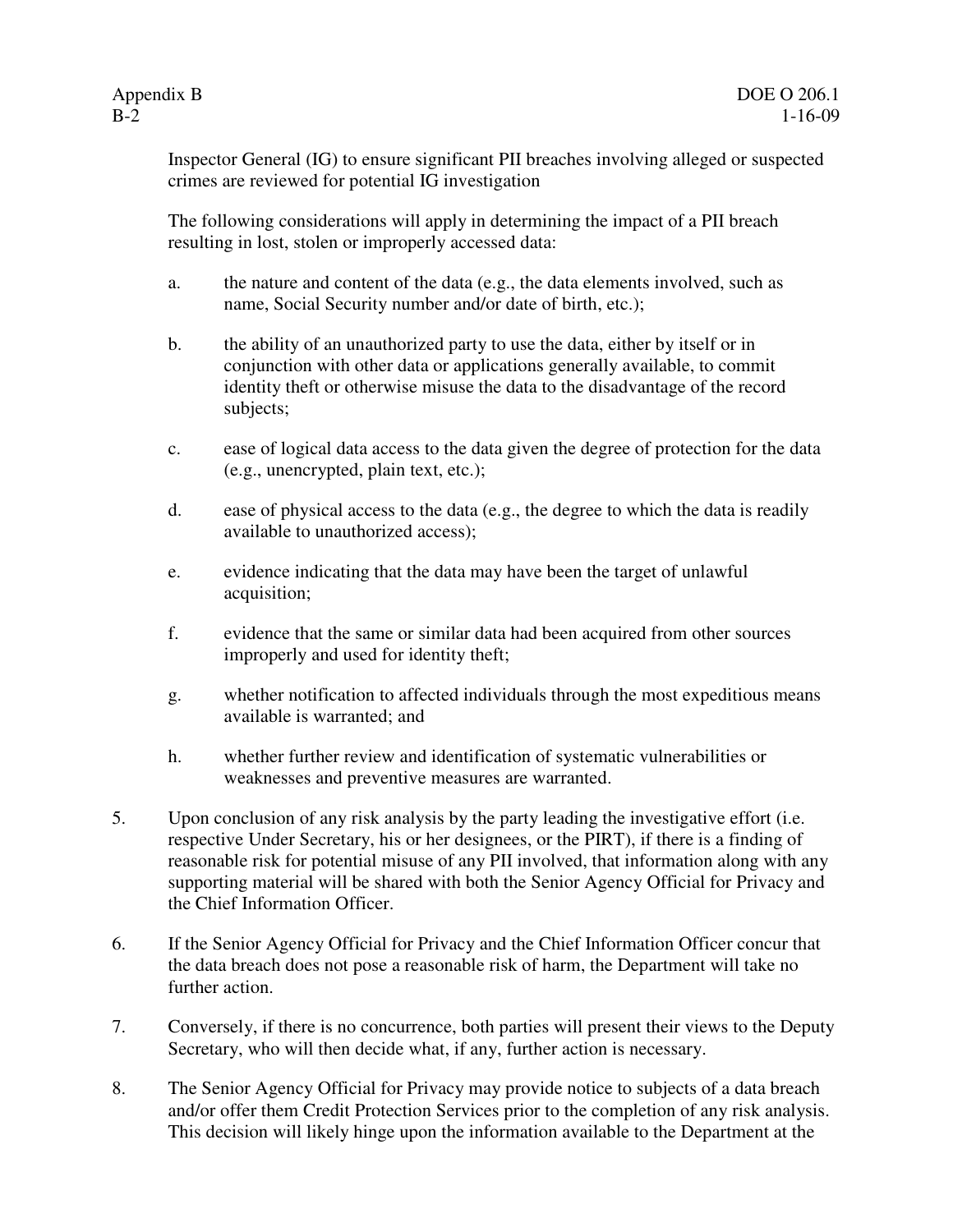time of the data breach, and whether the information suggests there is an immediate and substantial risk of identity theft or other harm.

- 9. The Head of the Departmental Element in which the breach occurred will provide notification to the affected individuals once there is a finding by the PIRT that a reasonable risk exists for potential misuse of any sensitive personal information involved in the data breach. The notification will be signed, and include the following elements as appropriate:
	- a. a brief description of what happened, including the dates of the data breach and of its discovery, if known;
	- b. to the extent possible, a description of the personnel information that was involved (e.g., full name, Social Security number, date of birth, home address, account numbers, etc.);
	- c. a brief description of actions taken by the Department to investigate, mitigate losses and protect against any further breach of data;
	- d. contact procedures to ask further questions or learn additional information, including a toll-free telephone number, email address, web site, and/or postal address;
	- e. steps that individuals should take to protect themselves from the risk of identity theft, including steps to obtain fraud alerts, if appropriate, and instructions for obtaining other credit protection services (NOTE: Alerts may include key changes to fraud reports and on-demand personal access to credit reports and scores); and
	- f. a statement of whether the information was encrypted or protected by other means, when it is determined such information would be beneficial and would not compromise the security of any Departmental systems.
- 10. When there is insufficient or inaccurate contact information that precludes written notification to an affected individual, an alternative form of written notice may be provided.
	- a. This alternative notice may include a conspicuous posting on the home page of the Department's web site and notification in major print and broadcast media, including major media in geographic areas where the affected individuals are likely to reside.
	- b. The media notice will include a toll-free telephone number for an individual to contact in order to learn whether or not his/her personal information is possibly included in the data breach.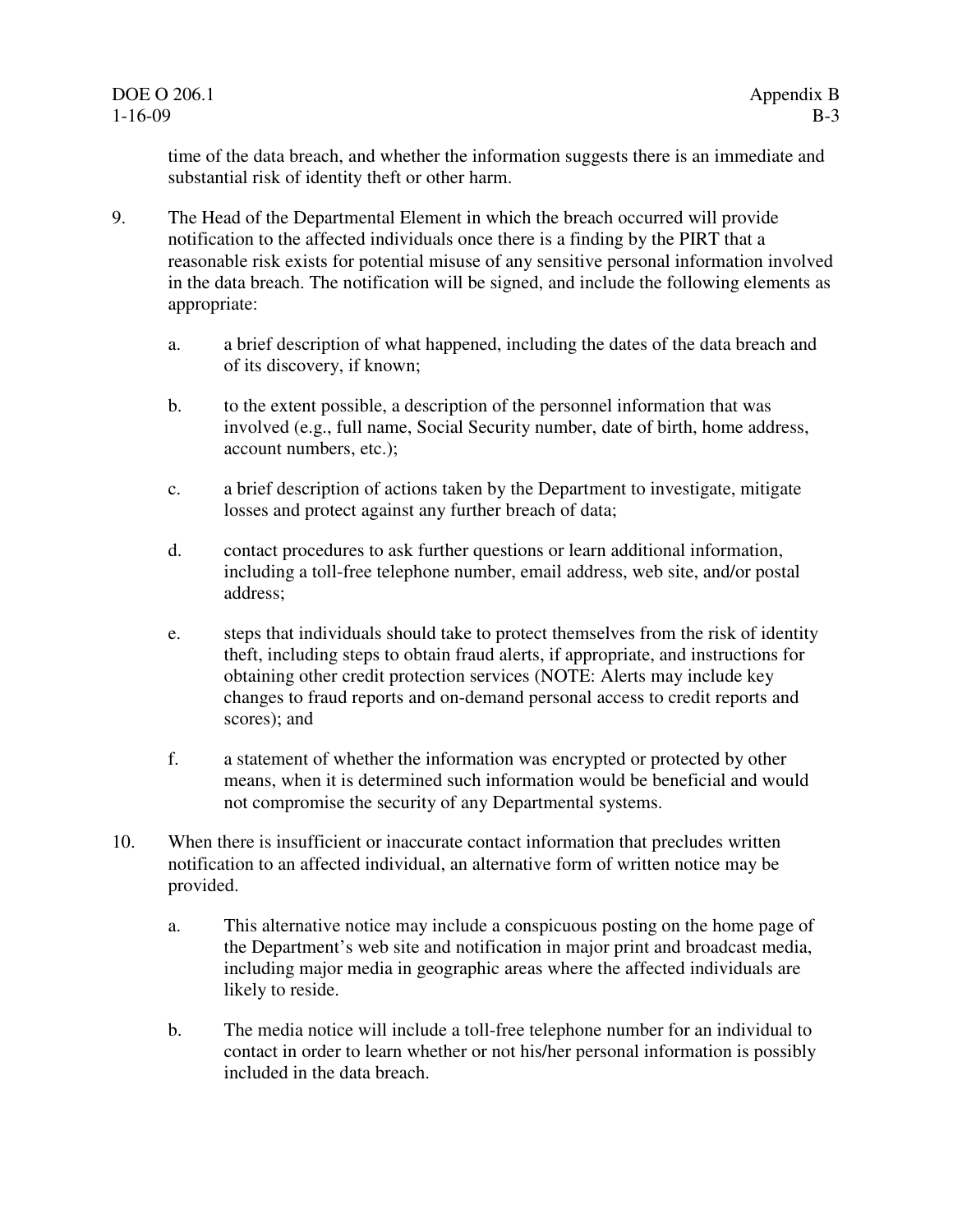- 11. When the SAOP determines that urgent action is required because of possible imminent misuse of PII, the SAOP may provide information to affected individuals by telephone or other means, as appropriate.
- 12. Notwithstanding the foregoing requirements, notification may be delayed upon lawful requests to protect data or computer resources from further compromise or to prevent interference with the conduct of lawful investigation, national security, or efforts to recover data.
	- a. A lawful request should be made in writing to the Secretary of Energy or SAOP by the Federal agency responsible for the investigation regarding security concerns or data recovery efforts that may be adversely affected by providing notification.
	- b. The SAOP must be notified of a delay notification request.
	- c. Any lawful request for delay in notification must state an estimated timeframe after which the requesting entity believes that notification will not adversely affect the conduct of the investigation or efforts to recover data.
	- d. Any delay should not increase risk or harm to any affected individuals.
	- e. The Secretary or other Agency official designated by the Secretary will keep the Senior Agency Official for Privacy and the Chief Information Officer informed on the status of any investigation or recovery efforts.
- 13. Individuals who routinely access PII and their supervisors must sign a document annually describing their responsibilities and the consequences for failure to protect PII.
- 14. Departmental Elements and their sites should maintain a log which tracks all activities including dates and times of events, decisions and corrective actions—for incidents involving breaches of PII.
- 15. The Departmental Element program responsible for the breach of PII shall incur and be responsible for all costs associated with remediation including notification of affected or potentially-affected individuals.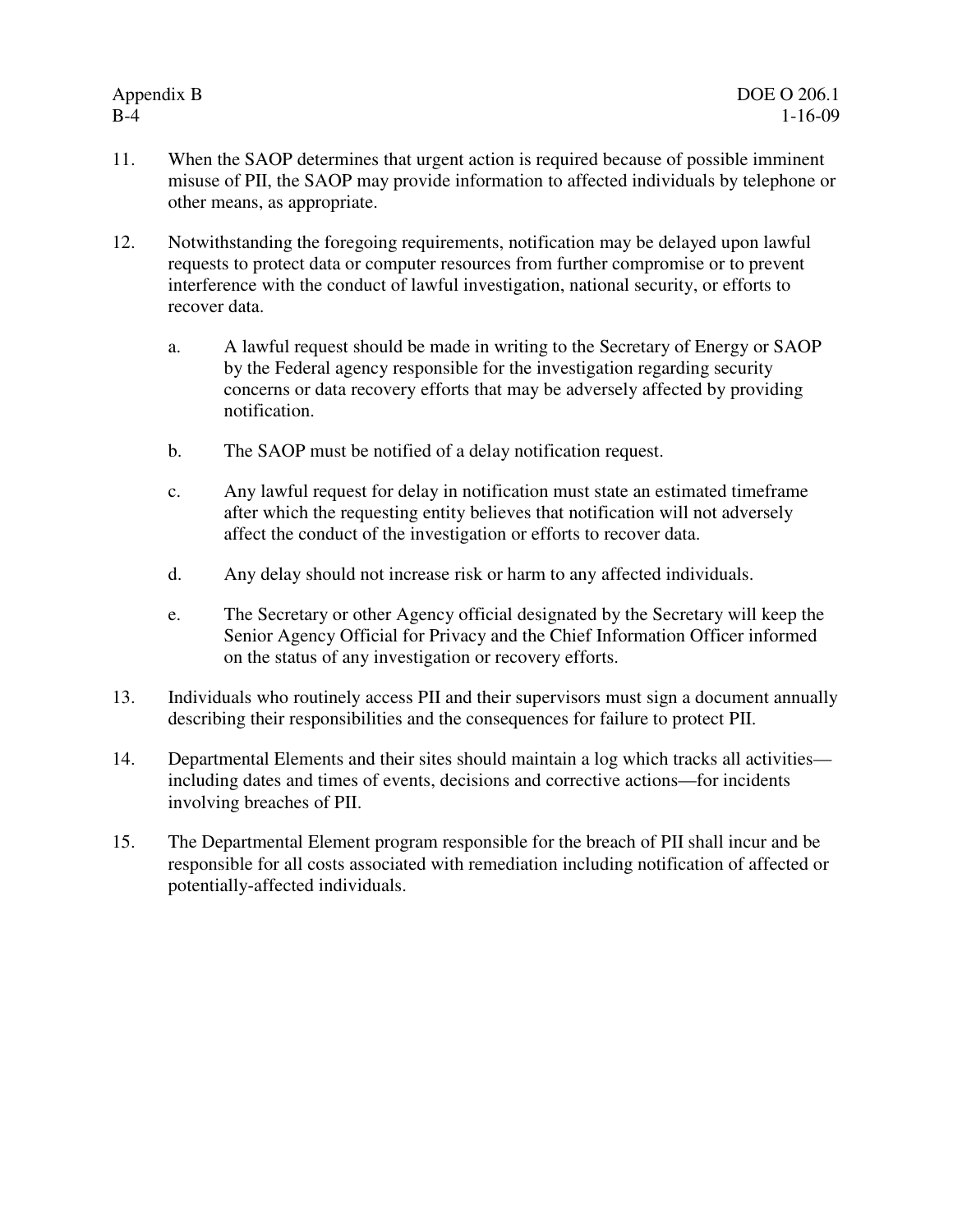DOE O 206.1 Attachment 1

#### **CONTRACTOR REQUIREMENTS DOCUMENT DOE O 206.1,** *DEPARTMENT OF ENERGY PRIVACY PROGRAM*

This Contractor Requirements Document (CRD) establishes the requirements for Department of Energy (DOE) site/facility management contractors whose contracts involve the design, development or operation of a Privacy Act System of Record. In addition, the Personally Identifiable Information (PII) requirements in this CRD apply to any site management contractor that handles PII.

Regardless of the performer of the work, the contractor is responsible for complying with the requirements of this CRD. The contractor is responsible for flowing down the requirements of this CRD to subcontractors at any tier to the extent necessary to ensure the contractor's or subcontractor's compliance with the requirements.

#### 1. GENERAL REQUIREMENTS.

- a. Ensure compliance with privacy requirements, specifically those provided in the Privacy Act of 1974, as amended at Title 5 United States Code (U.S.C.) 552a, and take appropriate actions to assist DOE in complying with Section 208 of the E-Government Act of 2002, and Office of Management and Budget (OMB) directives.
- b. Ensure that contractor employees are aware of their responsibility for—
	- (1) safeguarding Personally Identifiable Information (PII) and
	- (2) complying with the Privacy Act.
- 2. SPECIFIC REQUIREMENTS. The contractor must do the following:
	- a. Ensure contractor employees are made aware of their roles and responsibilities for reporting suspected or confirmed incidents involving the breach of PII.
	- b. Ensure contractor employees are cognizant of the following DOE Privacy Rules of Conduct. At a minimum, ensure contractor employees—
		- (1) are trained in their responsibilities regarding the safeguarding of PII;
		- (2) do not disclose any PII contained in any SOR except as authorized;
		- (3) report any known or suspected loss of control or unauthorized disclosure of PII;
		- (4) observe the requirements of DOE directives concerning marking and safeguarding sensitive information, including, when applicable, DOE O 471.3, *Protecting and Identifying Official Use Only Information*;